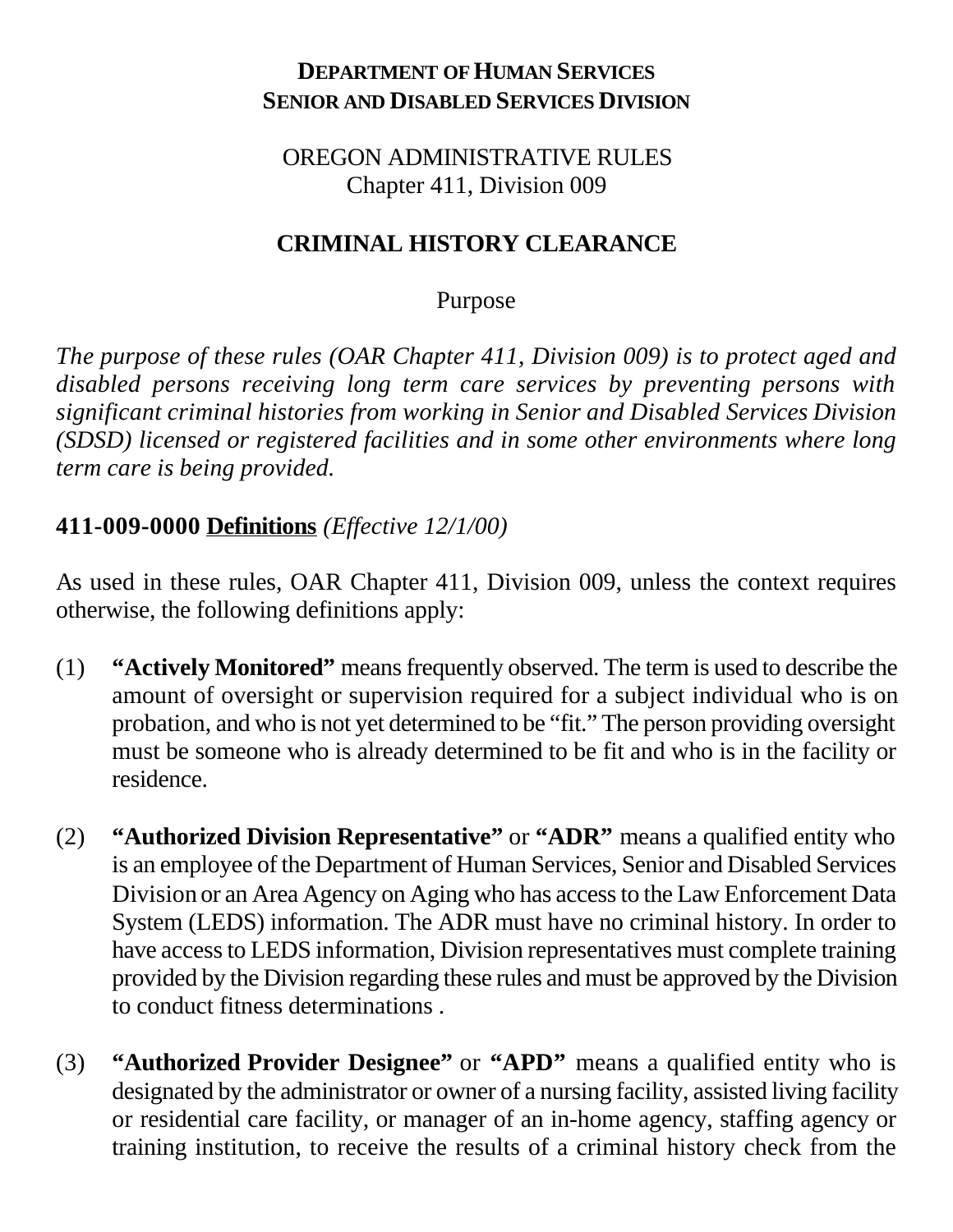Division. The APD must have no criminal history. APD must complete training provided by the Division regarding these rules and must be approved by the Division to conduct fitness determinations.

- (4) **"Criminal History"** means a record of one or more convictions for any crime. Criminal history does not include "violations" or "infractions" (see ORS 161.505 - 161.585).
- (5) **"Criminal History Check Rules"** or **"These Rules"** means OAR Chapter 411 Division 009.
- (6) **"Division"** or **"SDSD"** means the Senior and Disabled Services Division of the Oregon Department of Human Services or an Area Agency on Aging (AAA) under contract to SDSD.
- (7) **"Employer"** means, for the purposes of these rules:
	- (a) An authorized provider designee (APD); or
	- (b) Adult foster home licensee; or
	- (c) In the case of a client-employed provider, employer means the client.
- (8) **"FBI"** means Federal Bureau of Investigation.
- (9) **"Facility"** means:
	- (a) An adult foster home as defined in OAR 411-050-0400;
	- (b) A residential care facility as defined in OAR 411-055-0000;
	- (c) An assisted living facility as defined in OAR 411-056-0005; or
	- (d) A nursing facility as defined in OAR 411-085-0005.
- (10) **"Family Member"** means husband, wife, natural parent, child, sibling, adopted child, adoptive parent, stepparent, stepchild, stepbrother, stepsister, father-in-law, mother-in-law, son-in-law, daughter-in-law, brother-in-law, sister-in-law, grandparent, grandchild, aunt, uncle, niece, nephew, or first cousin.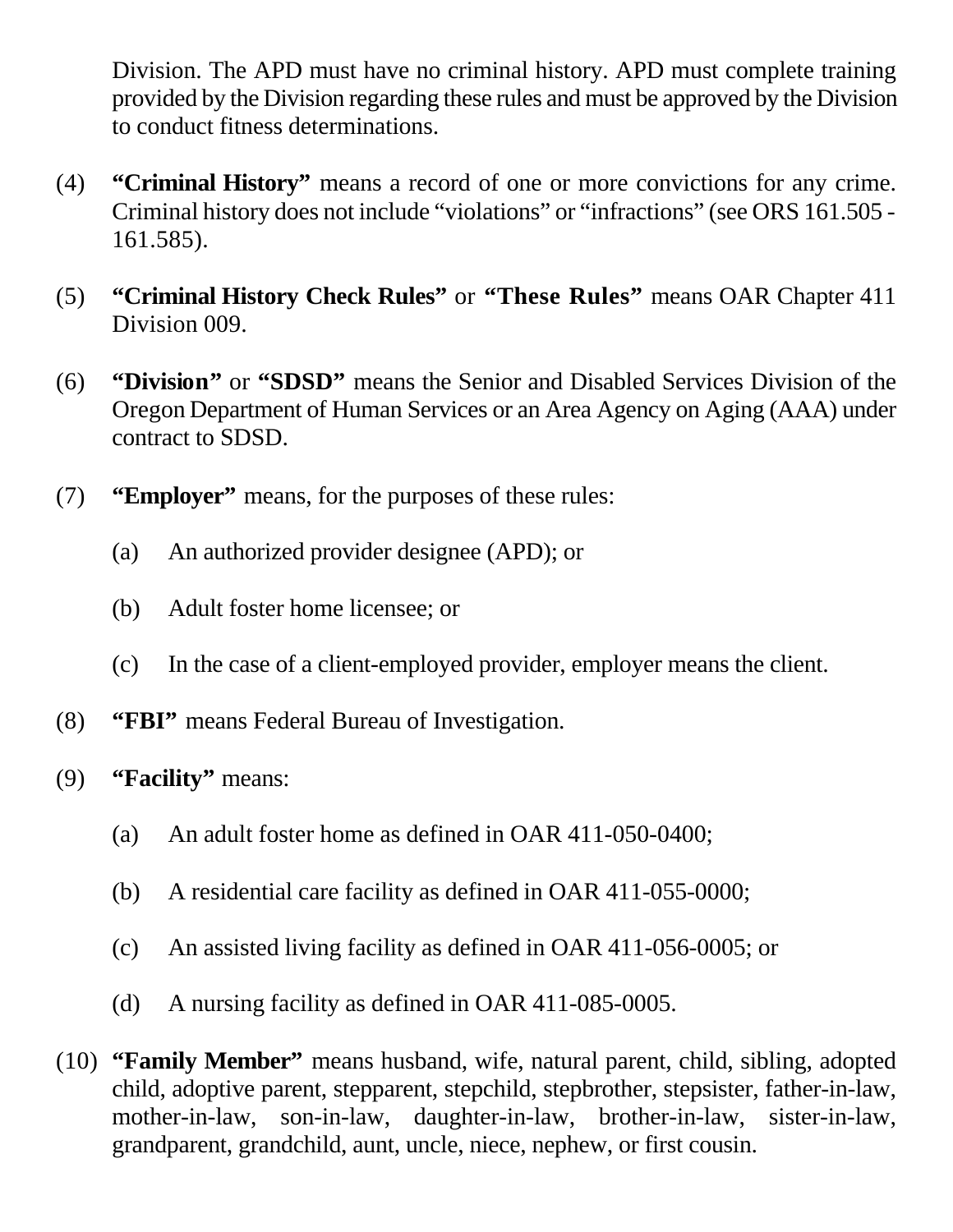- (11) **"Fit"** means that the Oregon criminal history check and, when required by these rules, the national criminal history check have been completed and:
	- (a) The subject individual has completed the Criminal History Release Authorization form (SDS 303) and, if required, the Mitigating Information form (SDS 303B), accurately and completely and determined to have no potentially disqualifying criminal history; or
	- (b) The subject individual has potentially disqualifying criminal history or has provided misleading or false information, but an evaluation (fitness determination) by an APD or ADR of the history and information, and the mitigating information , leads the APD or ADR to conclude that the subject individual's history does not indicate a likelihood of behavior that could endanger the welfare of persons receiving care.
	- (c) Unless the context requires otherwise, "fit" refers to a final fitness determination.
- (12) **"Fitness Determination"** means an evaluation of a subject individual's criminal history, supplemental information and any other mitigating information. The evaluation must be performed by an authorized provider designee (APD) or authorized Division representative (ADR) as required by ORS 181.537(7).
- (13) **"In-Home Agency"** means an organization with which the Division contracts to provide Medicaid services in the home of a Division client.
- (14) **"Law Enforcement Data System"** or **"LEDS"** means a criminal justice information system maintained by the Oregon State Police .
- (15) **"Long Term Care"** means the services provided in a facility, by an in-home agency or other entity or a person that contracts with SDSD to provide services in a clients home.
- (16) **"Mitigating Information"** means the circumstances in a subject individual's life surrounding the criminal history and arrest history and subsequent events in the caregiver's life. The term "mitigating information" may include information that reflects favorably and information that reflects negatively on the subject individual.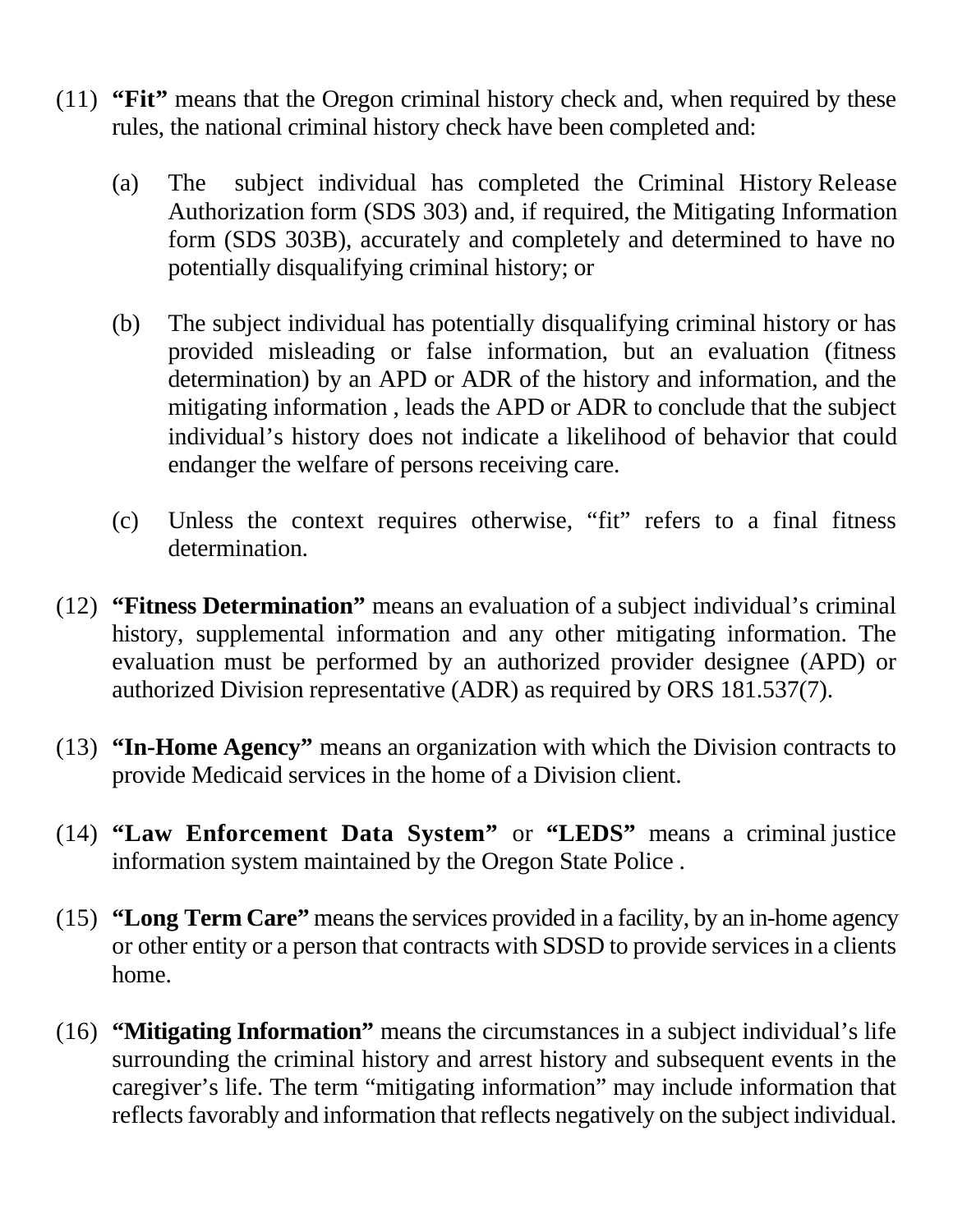- (17) **"National Criminal History Check"** means a review by the Division of criminal history and supplemental information from the Federal Bureau of Investigation. This information is obtained through the submission of fingerprint cards.
- (18) **"Oregon Criminal History Check"** means a review by a qualified vendor, an APD or ADR of information from the Oregon State Police's Law Enforcement Data System (LEDS) or other substantially equivalent system . The Oregon Criminal History Check may include a review of information from the Oregon Justice Information Network (OJIN) or other official Oregon law enforcement agency or court records.
- (19) **"Out-of-State Residence"** means any location(s) outside Oregon for a period of 60 or more contiguous days.
- (20) **"Preliminary Fitness Determination"** means a fitness determination made by an APD or ADR prior to receipt of information obtained from the Oregon criminal history check or, if required, national criminal history check.
- (21) **"Potentially Disqualified"** means that the Division determined that a subject individual has a conviction for a potentially disqualifying 5-year or permanent crime. A person may also be "potentially disqualified" for providing misleading or false information. When a subject individual is potentially disqualified, a fitness determination must be conducted.
- (22) **"Qualified entity"** means an Authorized Provider Designee (APD) or an Authorized Division Representative (ADR).
- (23) **"Qualified Vendor"** means an entity which has received written approval from the Division to conduct criminal history checks.
- (24) **"Submit"** means to Fax, mail or deliver in person. Exception: fingerprint cards cannot be faxed.
- (25) **"Subject Individual"** means a person who is required to complete a criminal history check pursuant to these rules.
	- (a) "Subject Individual" includes:
		- (A) A client-employed provider (CEP) who is employed by an SDSD client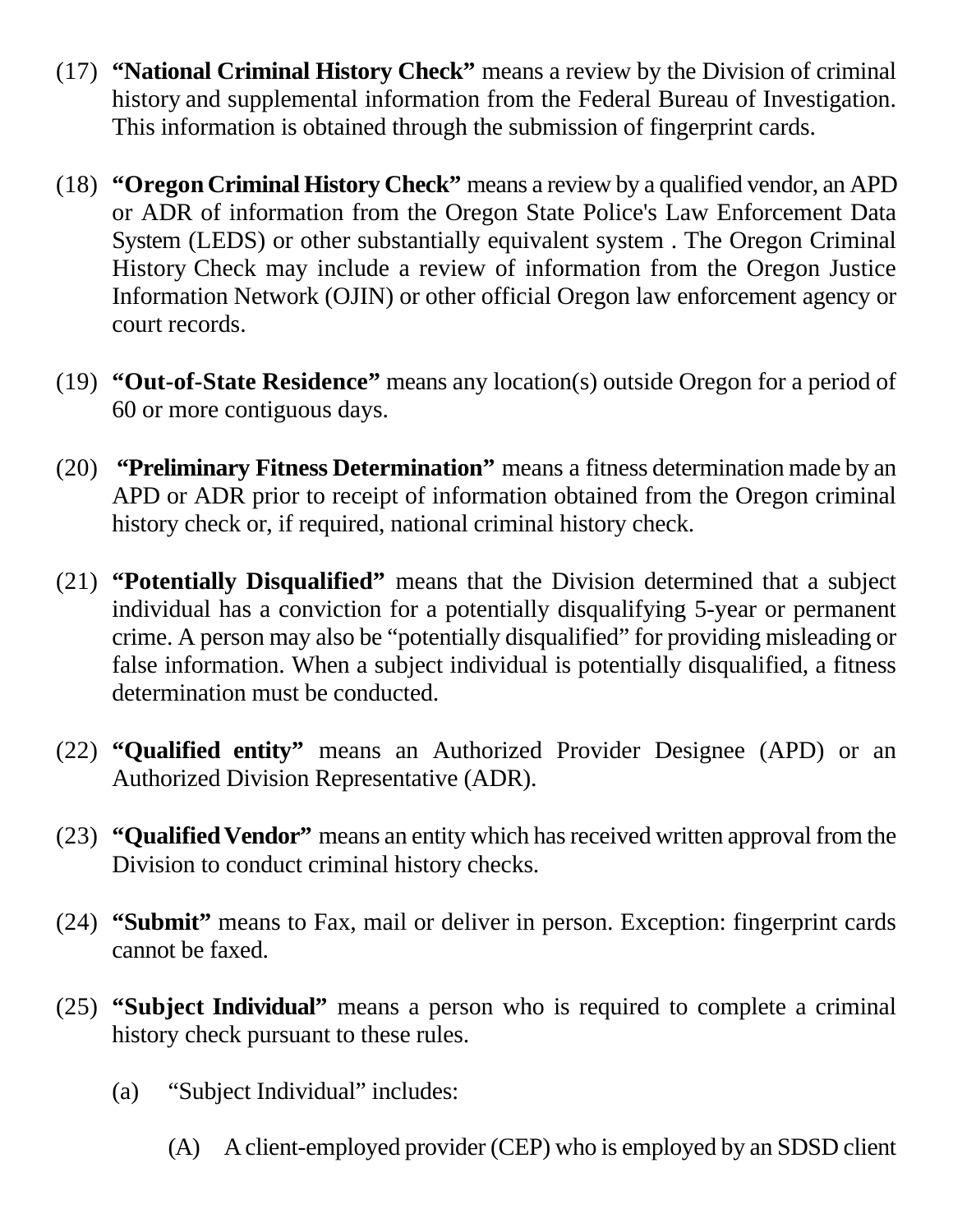and who provides services to the client. SDSD pays for the services (see OAR Chapter 411, Division 030);

- (B) An employee of an in-home agency or other entity which contracts with SDSD to provide services in clients' homes;
- (C) An employee, administrator, owner or manager of a facility;
- (D) Direct care staff secured through the services of a personnel services agency (e.g., a temporary nursing services agency);
- (E) A private duty nurse or care assistant, hired by the resident or another person, to work in the facility;
- (F) A volunteer, 18 years old or older, in a facility-organized volunteer program or a Department of Human Services volunteer, who has unsupervised access to residents (not intended to include residents or resident family members or those who visit the facility to provide group recreational or social activities);
- (G) A person, 16 years of age or older, who lives in an adult foster home (excluding relative foster homes), but who is not receiving long term care services;
- (H) A student nurse (RN or LPN) who is receiving training or clinical experience in the facility and who is not actively monitored;
- (I) Any other person receiving training or clinical experience in the facility;
- (J) A trainer who is monitoring any person receiving training or clinical experience in the facility;
- (K) Any other person in an adult foster home who is required, pursuant to the adult foster home rules, to have a criminal history check; and
- (L) In relative adult foster homes, the only people included in the term "subject individual" are the licensees. Other family members and occupants are not included.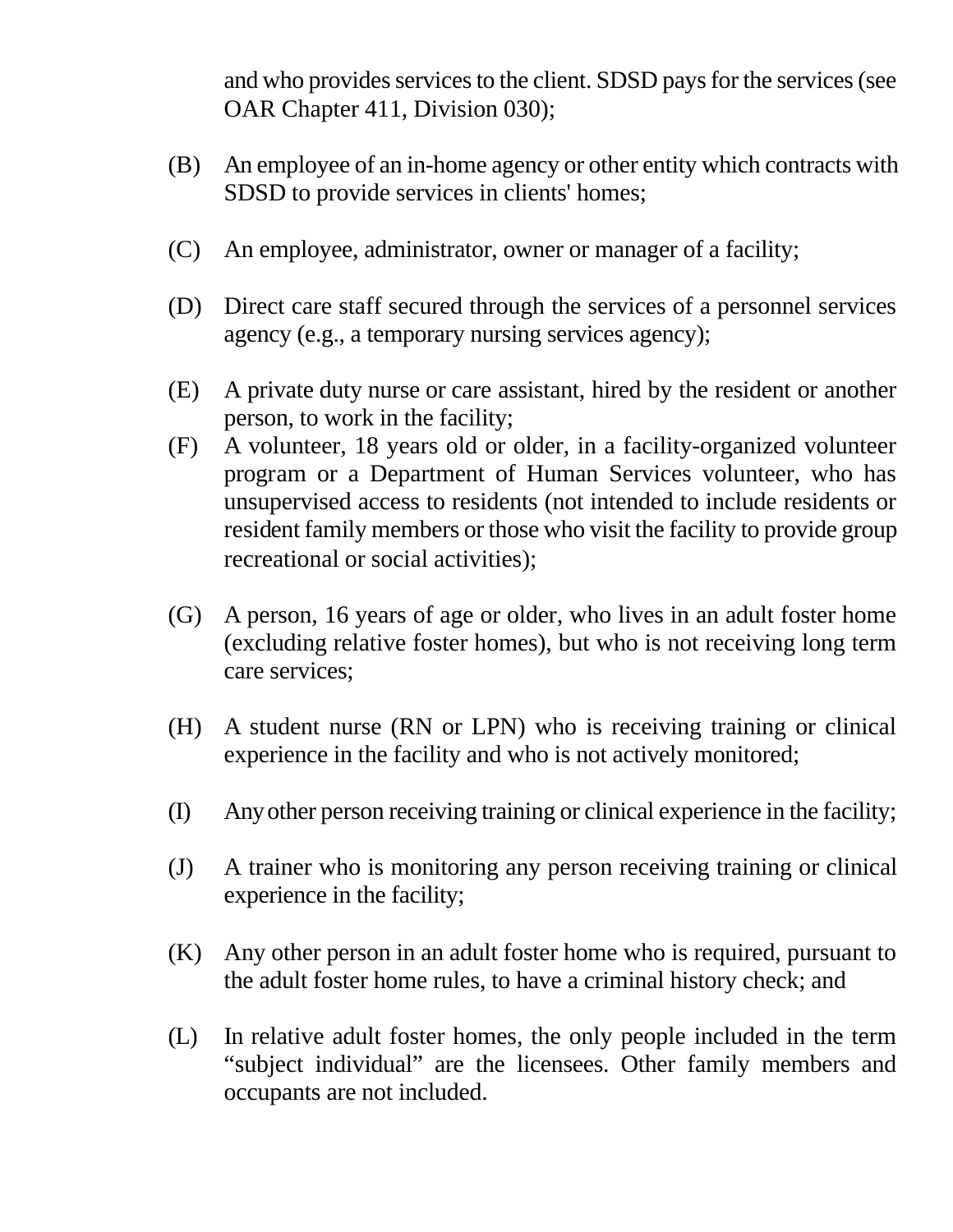- (b) "Subject Individual," as described in subsection (a), is not intended to include:
	- (A) Facility residents or SDSD clients who are receiving care; or
	- (B) Volunteers who are under 18 years of age (this exclusion does not apply to adult foster homes).
- (26) **"Subject Individual on Probation"** or **"Individual on Probation"** means a subject individual who is allowed to work, volunteer, be trained or reside in a facility or other environment where long term care services are being provided prior to completion of a final fitness determination. An individual on probation must be actively monitored.
- (27) **"Supplemental Information"** means information disclosed by the subject individual, and any other information, records or data obtained from any federal, state, county or other law enforcement agency or court system, pertaining to any arrests during the previous five years and any conviction, regardless of time frame, including the nature and disposition of any criminal charges such as sentencing, confinement, parole and release of the subject individual.

*Stat. Auth.: ORS 410.070 Stats. Implemented: ORS 181.537*

## **411-009-0005 Authorized Provider Designees***(Effective 12/1/00)*

- (1) **AUTHORIZED PROVIDER DESIGNEE REQUIRED.** Each in-home agency and facility, excluding adult foster homes, must have one or more authorized provider designee(s).
	- (a) Authorized provider designees are required to have both Oregon and national criminal history checks and must be free of any criminal history .
	- (b) The facility or in-home agency must ensure completion and submission of the Authorized Provider Designee Application form (SDS 303A) to the Division for each prospective designee.
	- (c) Only authorized provider designees approved by the Division may request and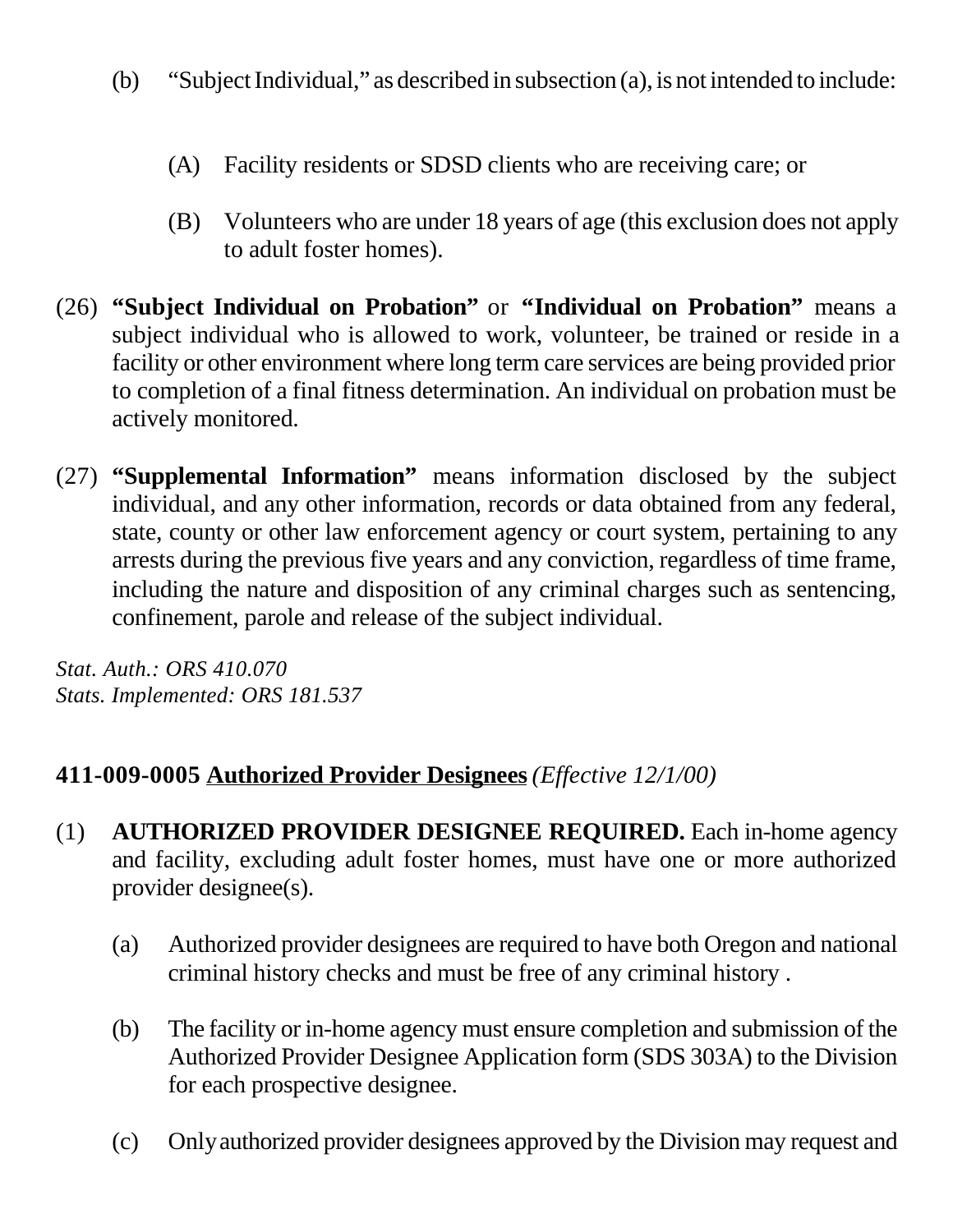receive a copy of the Oregon criminal history check (LEDS report) .

- (d) If a provider does not have an employee eligible to serve as an authorized provider designee, then the provider must contract with or otherwise arrange for a third party who is eligible to serve as an authorized provider designee.
- (e) An authorized Division representatives must conduct the fitness determination for subject individuals in adult foster homes.
- (2) **CONFLICT OF INTEREST**. An authorized provider designee and authorized Division representative must not have access to criminal history information, and must not participate in a fitness determination, of a subject individual with whom there is a conflict of interest.
	- (a) "Conflict of Interest," for the purpose of this section, means the subject individual is a family member of the APD or ADR, or they are related by domestic partnership, or through a financial or any other close personal relationship.
	- (b) The Division conducts the fitness determination when there is a conflict of interest and there is no other authorized provider designee available to the provider.
- (3) **DENIAL OR REVOCATION OF APPROVAL**. The Division may immediately suspend, deny or revoke approval of an APD or ADR if the Division determines the APD or ADR failed to comply with these rules or any Oregon statute or rule relating to the processing or confidentiality of criminal history or LEDS information.

*Stat. Auth.: ORS 410.070 Stats. Implemented: ORS 181.537*

## **411-009-0015 Request for Check** *(Effective 12/1/00)*

A subject individual must not be allowed to work, volunteer, be trained or reside in a facility or other environment identified in these rules without first completing and submitting (FAX, mail, or deliver in person) to the Division a Criminal History Release Authorization form (SDS 303) and, when required, the SDS 303B form.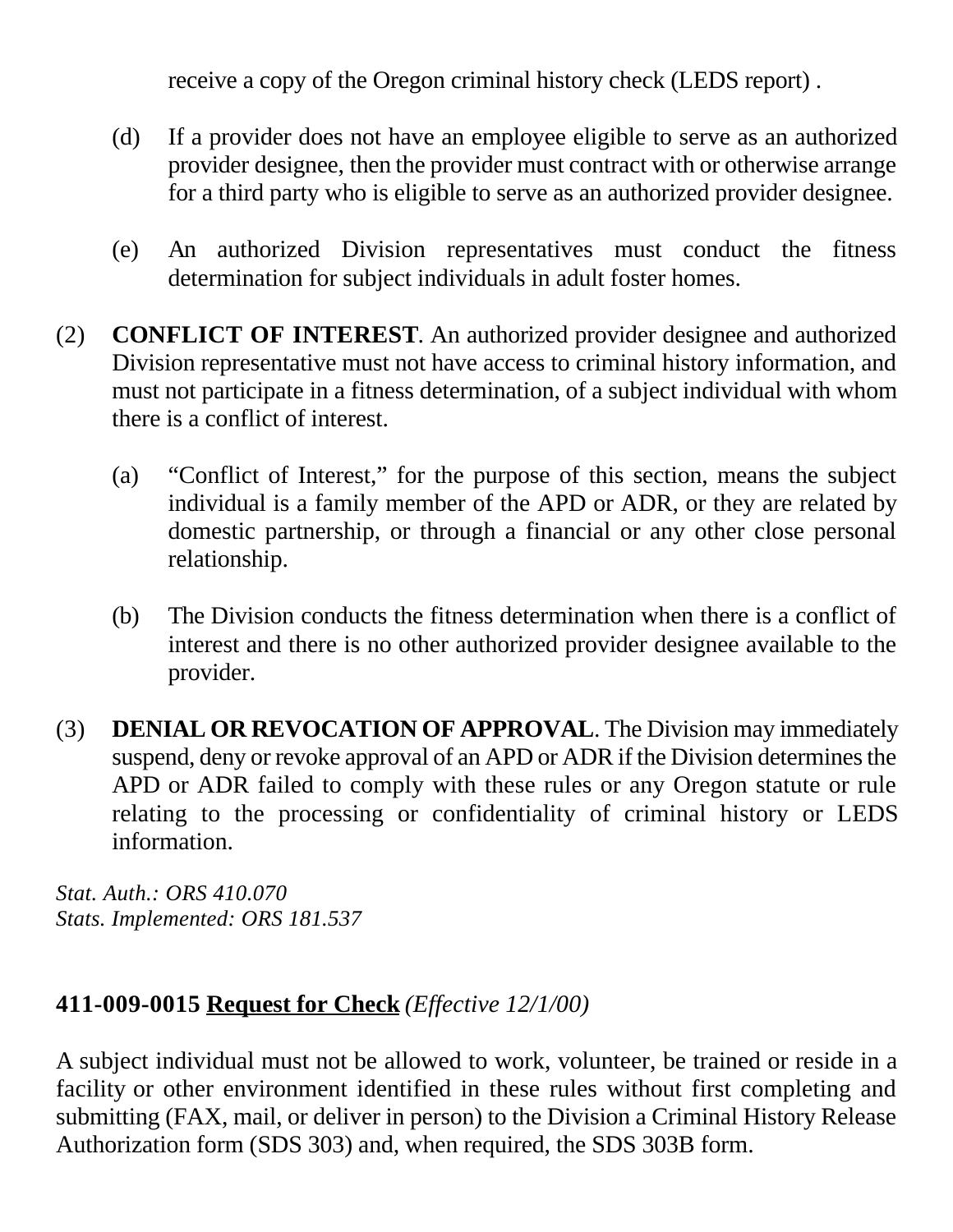- (1) **MITIGATING INFORMATION FORM (SDS 303B)**. The subject individual must complete a SDS 303B form if the subject individual indicates any convictions or pending charges, and when it is determined that the subject individual provided false or misleading information on the SDS 303 or SDS 303B.
	- (a) It is recommended that the employer give the subject individual a Mitigating Information form (SDS 303B) with the Criminal History Release Authorization form (SDS 303).
	- (b) If there are no convictions or pending charges, and if information provided on the SDS 303 is complete and accurate, the SDS 303B form is not required to be completed.
- (2) **REQUEST FROM FACILITY OR IN-HOME AGENCY.** Facilities (including adult foster homes) and in-home agencies must require each subject individual to complete and sign the Division's Criminal History Release Authorization form (SDS 303). This form authorizes the Division to obtain criminal history and supplemental information and release Oregon information to the authorized provider designee. Prior to allowing a subject individual to work, volunteer, be trained or reside in any of the environments identified in these rules, the facility or agency must submit the completed form to the Division.
- (3) **REQUEST FROM ADULT FOSTER HOME**. Subject individuals in adult foster homes are required to have completed the State of Oregon (LEDS) criminal history check and have no indication of potentially disqualifying out-of-state criminal history before being allowed to work, volunteer, reside or be trained in the facility.
	- (a) A fitness determination or preliminary fitness determination based on the LEDS check must be completed before the subject individual is allowed to work, volunteer, be trained in, or live in the adult foster home.
	- (b) Subject individuals who are required to complete a national criminal history check may work, volunteer or reside in the facility pending completion of the national check only if there is no indication of out-of-state criminal history.

# (4) **REQUEST FROM CLIENT-EMPLOYED PROVIDER (CEP).**

(a) Prior to being approved as a CEP, the CEP applicant must complete the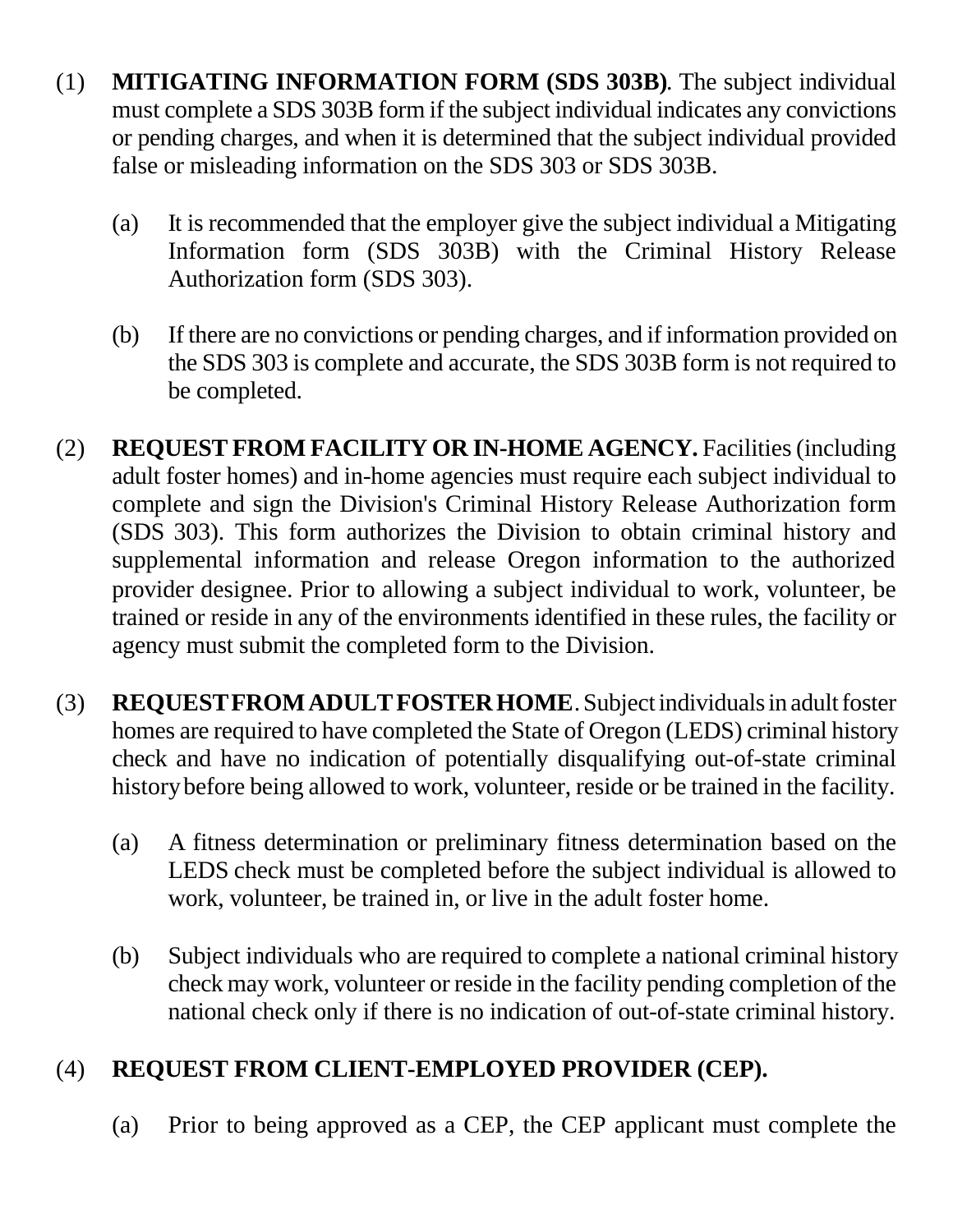Division's Criminal History Release Authorization form (SDS 303), and return it to the local office of the Division. The local office authorized Division representative processes the request or submits the authorization form to SDSD Central Office ;

- (b) Local SDSD/AAA offices must not authorize payment to client-employed providers prior to receiving a completed Criminal History Release Authorization form (SDS 303).
- (c) When a CEP is employed by a new client, the ADR may conduct a new criminal history check.

## (5) **CRIMINAL HISTORY RECHECK.**

- (a) Initiated by SDSD. The Division may recheck any subject individual's criminal history annually or when a licensing or certification inspection or a complaint investigation involving the subject individual gives the Division reason to believe a recheck is justified. When requested by the Division, the subject individual must submit a completed Criminal History Release Authorization form (SDS 303) to the Division. The Division pays for fingerprint processing fees; the subject individual or subject individual's employer must pay the fees for getting fingerprinted.
- (b) Initiated by Employer. The employer, through the authorized provider designee, may initiate a criminal history check annually and at such other times the employer has reason to believe a recheck is justified. The employer or subject individual must pay all criminal history check fees and fingerprint fees.
- (c) Adult Foster Homes. Criminal history checks for adult foster homes must be completed annually at time of license renewal. (NOTE: Fingerprints are only required when requested by the Division.)
- (6) **DOCUMENTATION.** The facility or agency must be able to provide documentation to the Division that the SDS 303, and when required, the SDS 303B, have been submitted in accordance with this rule. A completed copy of the required forms must be kept on file at the facility, training institution or agency (see OAR 411-009-0090).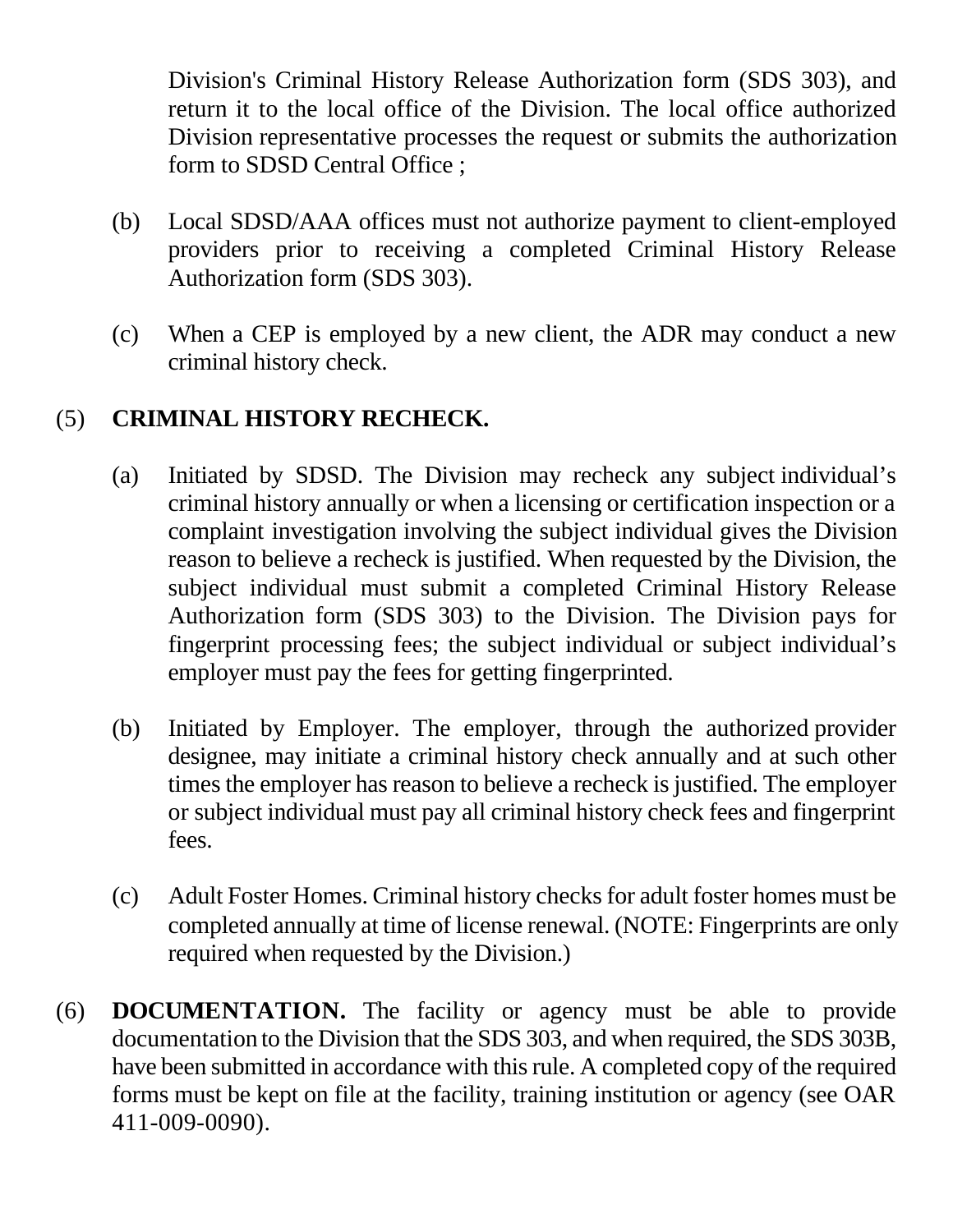*Stat. Auth.: ORS 410.070 Stats. Implemented: ORS 181.537*

## **411-009-0021 Criminal History Checks** *(Effective 12/1/00)*

When an authorized provider designee (APD) or authorized Division representative (ADR) requests a criminal history check for a subject individual, the Division obtains a criminal history and supplemental information to determine whether the subject individual has any potentially disqualifying criminal history.

- (1) **OREGON CRIMINAL HISTORY CHECK**. The Division or qualified vendor must obtain criminal history and supplemental information through the Law Enforcement Data System (LEDS) or other substantially equivalent system and may use other sources identified in the definition of Oregon Criminal History Check (OAR 411-009-0000). Oregon criminal history and supplemental information must be handled in compliance with the rules and procedures of the Oregon State Police (OAR Chapter 257, Division 010).
	- (a) Disclosure. Oregon LEDS information is confidential. It must only be disclosed to authorized provider designees (APD) and authorized Division representatives (ADR). The APD or ADR who makes the fitness determination must allow the subject individual to inspect the LEDS report upon request, but must not give a copy of the LEDS report to the subject individual.
	- (b) Use of LEDS Information. Criminal history and supplemental information must only be used for the purposes described in these rules (OAR Chapter 411, Division 009).
	- (c) Fees. There is no fee for an Oregon criminal history check.
	- (d) Copy to APD or ADR. The Division provides a copy of the Oregon criminal history check to the authorized provider designee , or Authorized Division Representative, as appropriate, if the check reveals any criminal history.
- (2) **NATIONAL CRIMINAL HISTORY CHECK.** The Division may conduct a national criminal history check through the Oregon State Police and Federal Bureau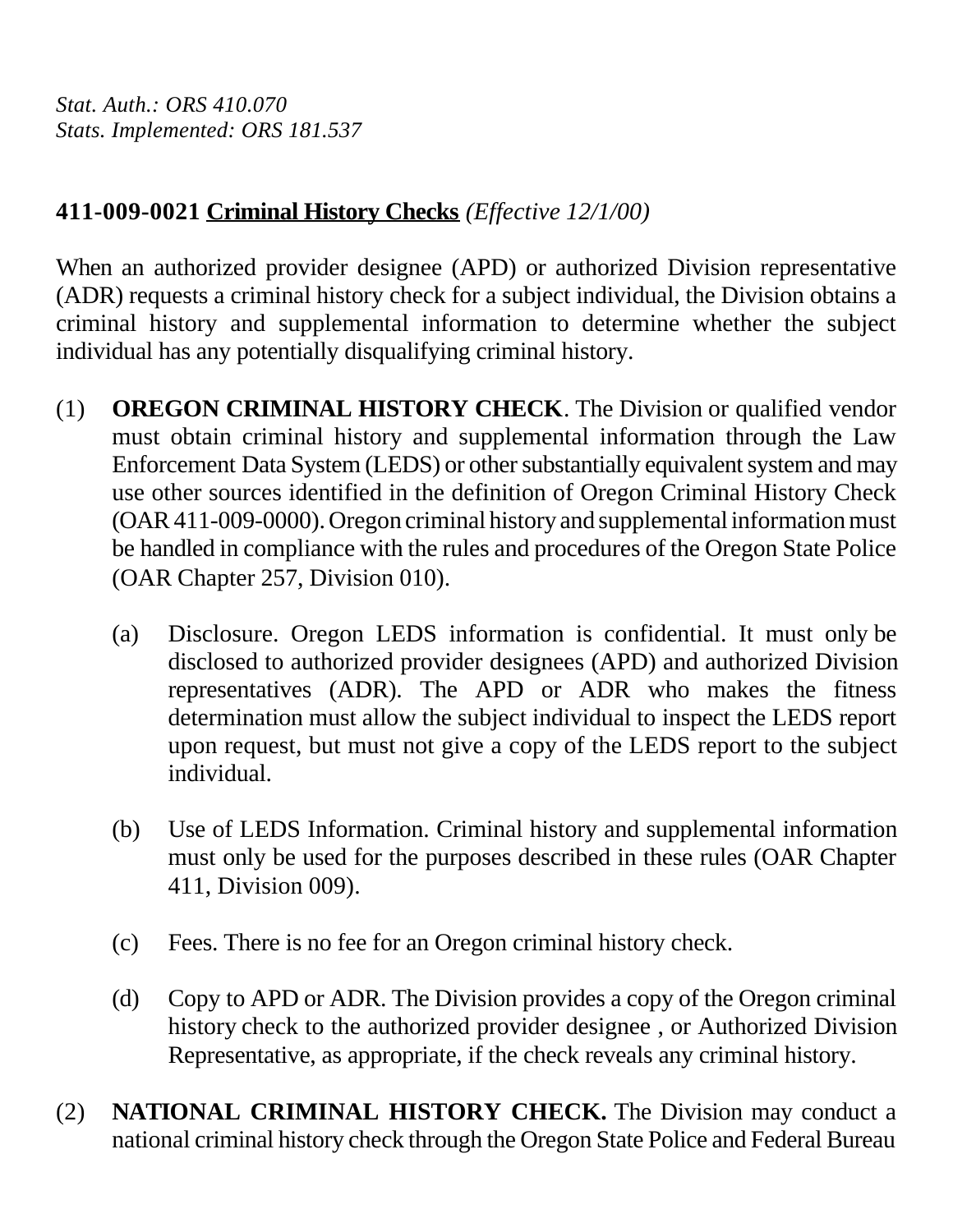of Investigation (FBI).

- (a) When Required. A national criminal history check is required in any of the following circumstances:
	- (A) The caregiver's application or Criminal History Release Authorization form (SDS 303) indicates possible criminal history or arrests from outside of Oregon;
	- (B) The caregiver's application or Criminal History Release Authorization form (SDS 303) lists an out-of-state residence during the previous three years. ;
	- (C) The Oregon criminal history check indicates multi-state offender (possible out-of-state criminal history); or
	- (D) The Division receives questionable or conflicting information and determines that a national check is warranted.
- (b) Exceptions. The Division may determine a national criminal history check is not required if the subject individual, according to the Division's Criminal History Check Registry, has passed a national check within the previous three years and not had out-of-state residence during those three years.
- (c) Handling of National Criminal History.
	- (A) Fingerprint Cards. When a national criminal history check is required, the subject individual must submit two completed blue (FBI) fingerprint cards. Information listed on the card must include the subject individual's name(s), Social Security Number, date of birth, sex, race, height, weight, eye color, hair color and place of birth. The completed cards must be submitted to the Division for processing through the Oregon State Police.
	- (B) Timeframe. Completed fingerprint cards must be mailed or delivered to the Division within two weeks from the date the Division requests the fingerprint cards.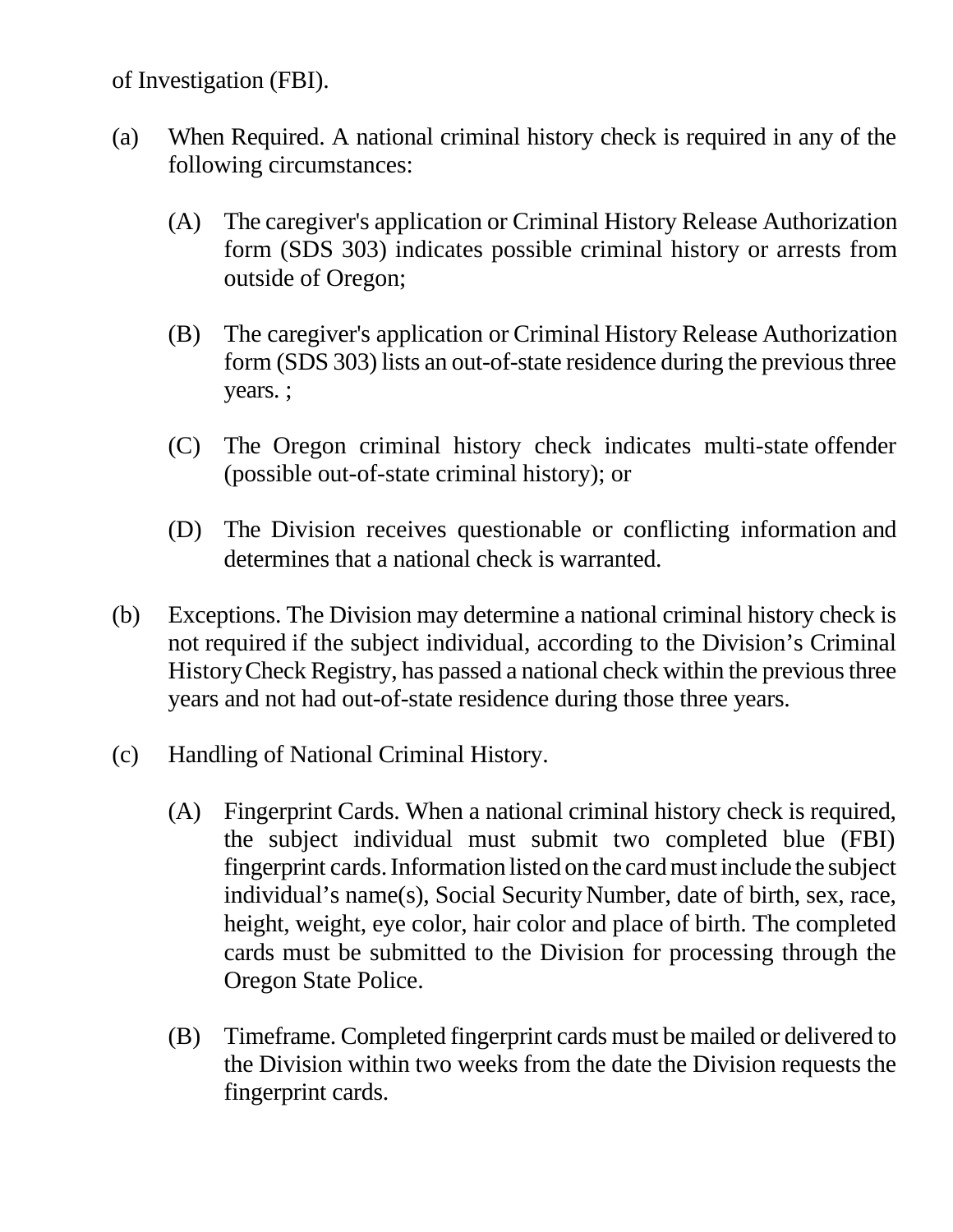- (C) Fees:
	- (i) The authorized provider designee or authorized Division representative must submit the fingerprint card(s) of the subject individual, the SDS 303, the SDS 303B (if any criminal history or arrest is listed on the SDS 303) and a check or money order , payable to the Senior and Disabled Services Division ;
	- (ii) The Division pays the fee for processing fingerprints for client-employed providers and relative adult foster homes;
	- (iii) Fees for national criminal history checks are established pursuant to ORS Chapter 181 .
- (D) SDSD Determines Fitness. When a national criminal history check by the Division's Provider and Consumer Services Unit discloses potentially disqualifying criminal history or possible misleading or false information on the SDS 303 that is potentially disqualifying, the APD or ADR must provide a copy of the completed Mitigating Information form (SDS 303B) to the Division. The Division's Provider and Consumer Services Unit makes the fitness determination, records the decision on the SDS 303B, and notifies the facility, APD or ADR.
- (E) Provider Notifies Subject Individual. The facility , APD or ADR must notify the subject individual of the decision by providing a copy of the completed SDS 303B (both sides) to the subject individual.
- (F) Confidentiality. National criminal history is confidential. Federal law prohibits the disclosure of information received from the FBI.

*Stat. Auth.: ORS 410.070 Stats. Implemented: ORS 181.537 & ORS 181.730*

#### **411-009-0040 Subject Individuals on Probation** *(Effective 12/1/00)*

(1) **PROBATIONARY STATUS ALLOWED**. A subject individual is considered to be "on probation" prior to a final fitness determination under the following circumstances. A Criminal History Release Authorization form (SDS 303) must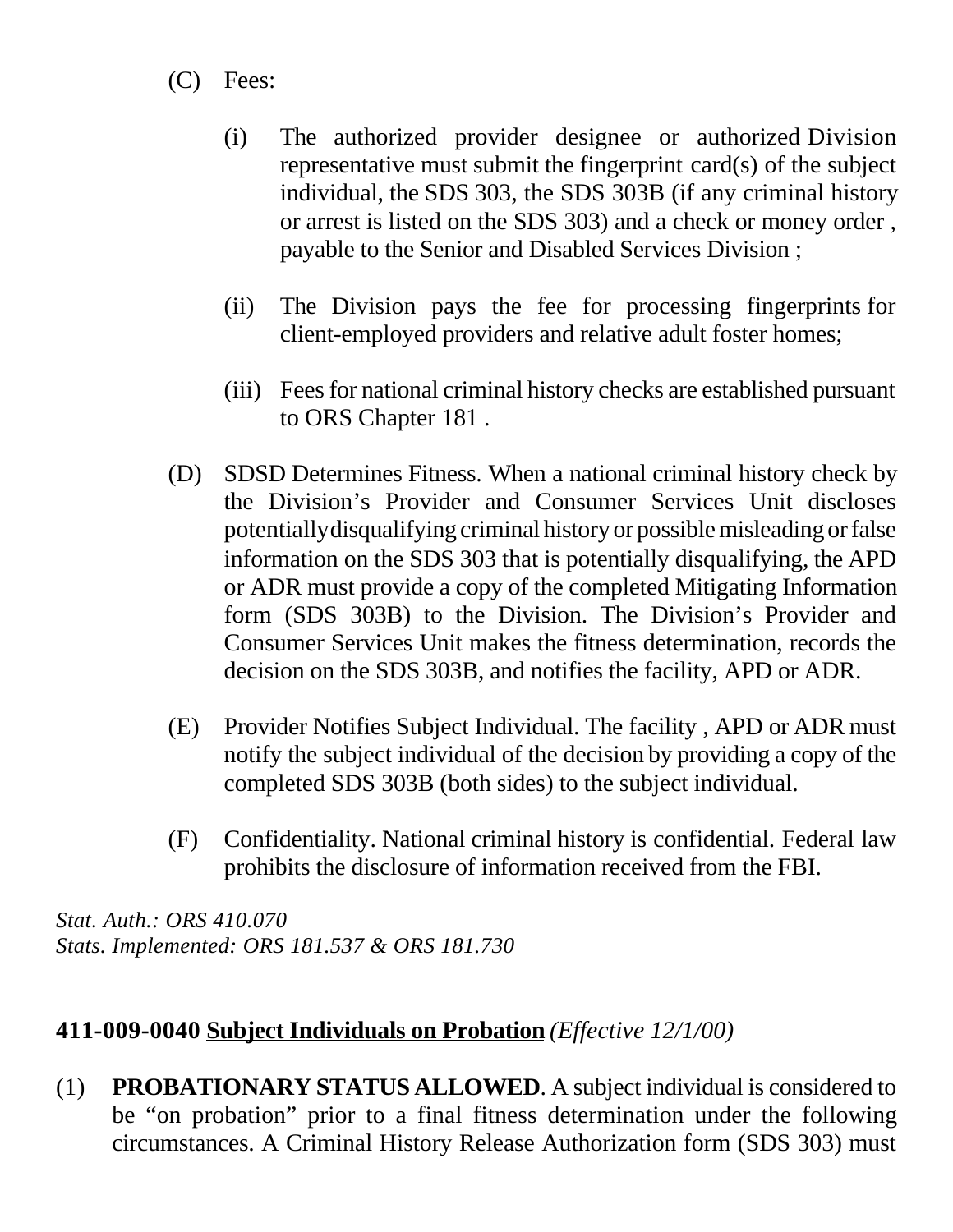have been completed and submitted to the Division. A subject individual on probation must be actively monitored by someone who is fit. The person doing the monitoring must be in the facility or residence when the individual on probation is in the facility or residence . In addition, the individual on probation must meet the following:

- (a) No Indication of Potentially Disqualifying Criminal History. If there is no indication of potentially disqualifying criminal history on the Criminal History Release Authorization form (SDS 303), the subject individual may be on probation without a preliminary fitness determination. This probationary status must be terminated if the state criminal history check indicates any potentially disqualifying criminal history. A finding of "multi-state offender" on the LEDS check constitutes potentially disqualifying history if neither out-of-state criminal history nor out-of-state arrest history was disclosed by the subject individual; or
- (b) Volunteered Criminal History. When a subject individual discloses potentially disqualifying criminal history on the Criminal History Release Authorization form (SDS 303) , the individual may be on probation only if found "fit" in a preliminary fitness determination . The preliminary fitness determination must be conducted by an authorized provider designee or authorized Division representative . Upon completion of the criminal history check, a final fitness determination must be completed if the check reveals any arrest during the last five years or criminal history (conviction) which was not disclosed by the subject individual on the Criminal History Release Authorization form (SDS 303); or
- (c) Out-of-State Residency. A subject individual with an out-of-state residence during the previous three years and who otherwise meets the criteria listed in subsection  $(1)(a)$  or  $(b)$  of this rule, must be actively monitored if allowed to work, volunteer, be trained or reside in any of the environments identified in these rules prior to completion of a final fitness determination.
- (d) Client-Employed Provider. A Senior and Disabled Services Division clientemployed provider (CEP) may be monitored by the client if the client makes an informed decision to employ the person on probation.
- (e) Probationary Status Is Optional. Nothing in this rule is intended to require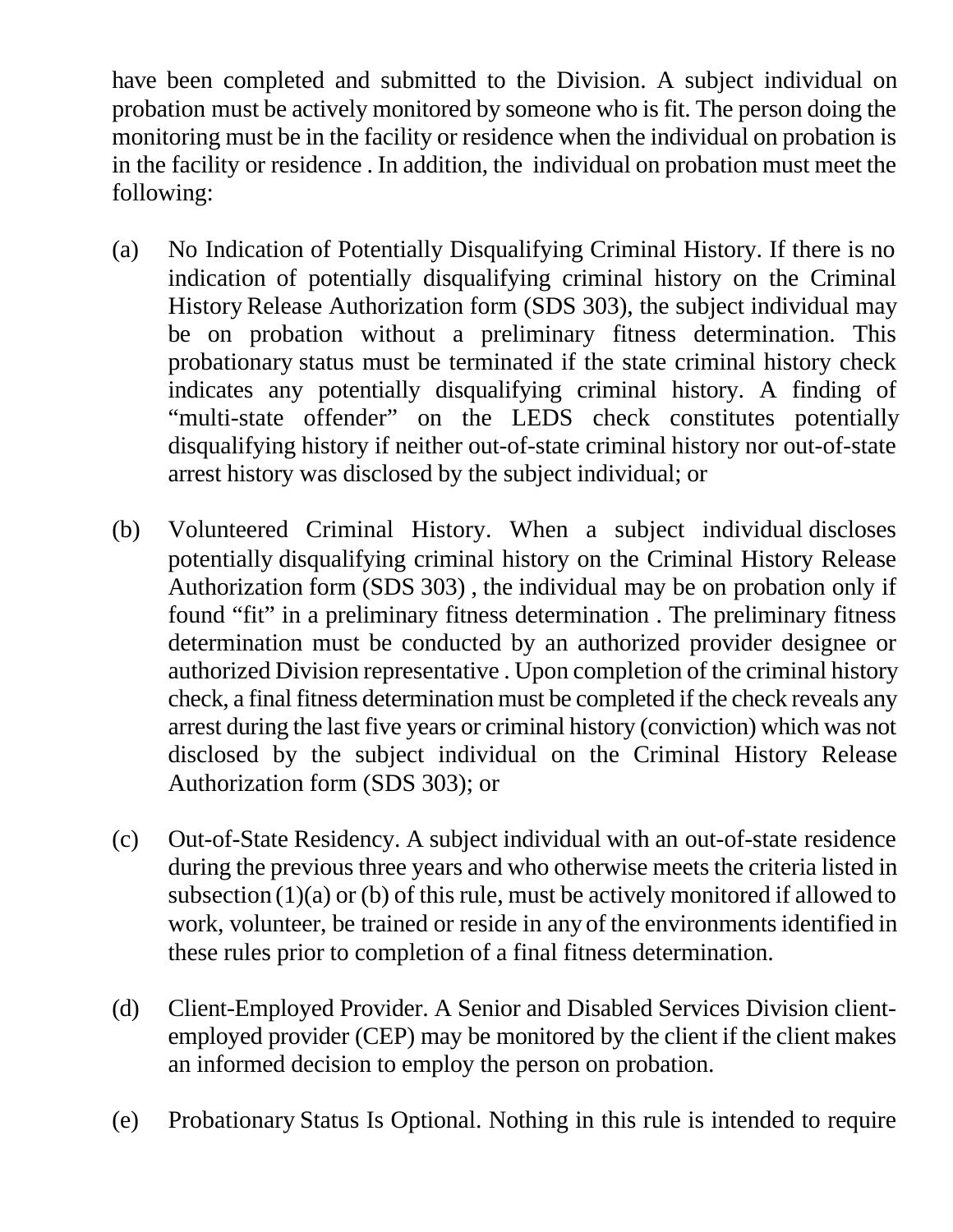that a subject individual who is eligible to be on probation be allowed to work, volunteer, be trained or reside in a facility prior to a final fitness determination.

- (f) Adult Foster Homes. Probationary status for subject individuals in an adult foster home is allowed only if after the Oregon criminal history check is completed by the Division there is no indication of potentially disqualifying out-of-state criminal history and a preliminary fitness determination finds the individual to be "fit."
- (2) **PROBATIONARY STATUS PROHIBITED**. A subject individual may not work, volunteer, be trained or reside in a facility or any other environment covered by these rules on a probationary basis or on any other basis if:
	- (a) The subject individual's criminal history check indicates potentially disqualifying criminal history and the subject individual has not been found "fit" following a fitness determination;
	- (b) The subject individual's state criminal history check indicates multi-state offender and the subject individual did not disclose out-of-state criminal history or out-of-state arrests on the Criminal History Release Authorization form (SDS 303) ; or
	- (c) The subject individual's state criminal history check indicates any arrest during the past five years for a potentially disqualifying crime, or any criminal history (conviction), and the subject individual did not disclose the arrest(s) or conviction(s) on the Criminal History Release Authorization form (SDS 303); or
	- (d) The subject individual fails to complete and return the Mitigating Information form (SDS 303B) on a timely basis (see OAR 411-009-0060(2)); or
	- (e) The subject individual is applying to become a licensee or owner of a licensed facility .
	- (f) Adult Foster Homes. A subject individual must not be allowed probationary status in an adult foster home until information on the Oregon criminal history check (LEDS) is received and a preliminary fitness determination is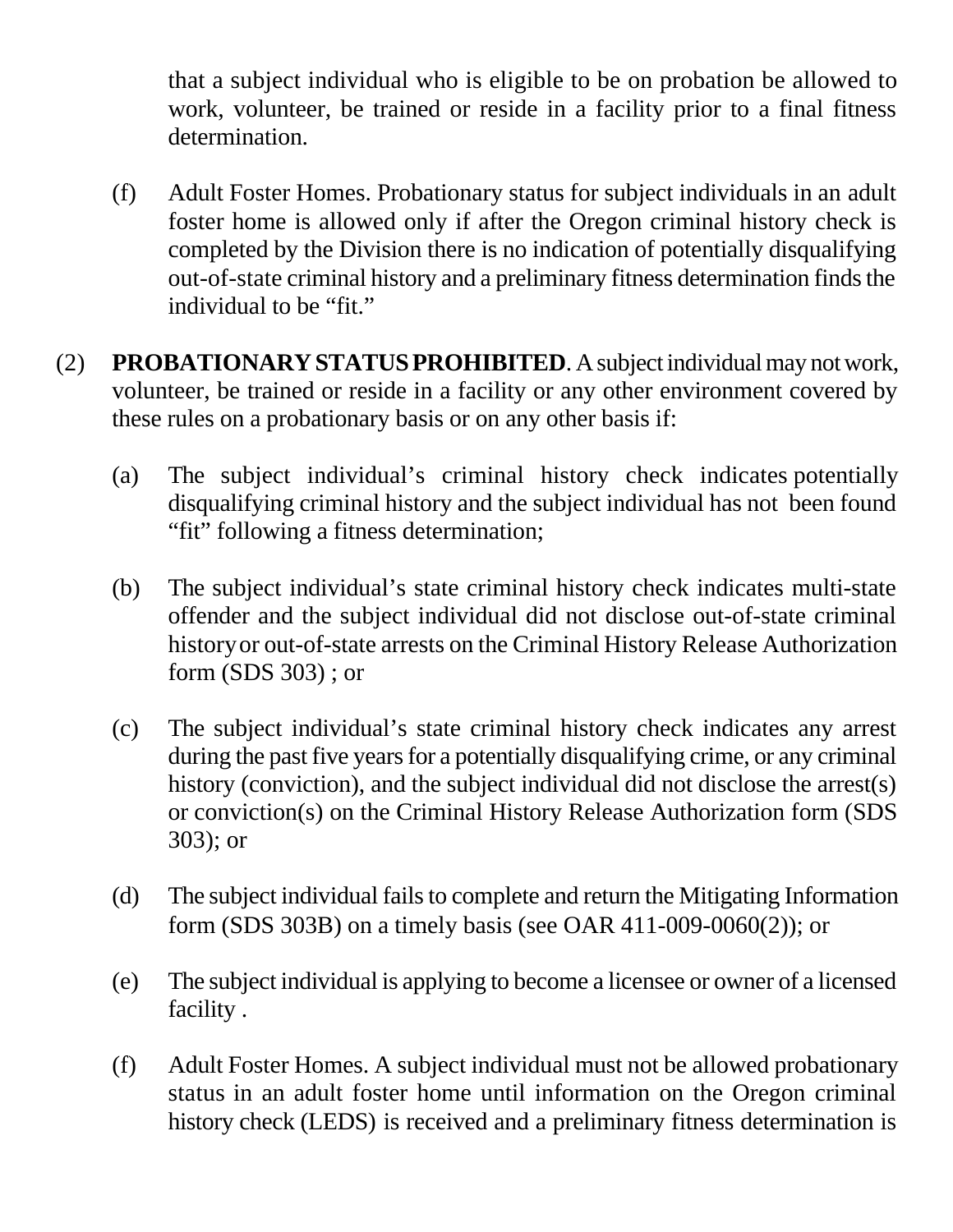completed. If there is any indication of potentially disqualifying out-of-state criminal history, probationary status is not allowed.

*Stat. Auth.: ORS 410.070 Stats. Implemented: ORS 181.537 & ORS 443.735*

## **411-009-0050 Reasons for Disqualification** *(Effective 12/1/00)*

- (1) **REFUSAL TO COOPERATE.** If a subject individual refuses to consent to a criminal history check or refuses to be fingerprinted, the person must be deemed "unfit."
- (2) **MISLEADING OR FALSE INFORMATION**. Any subject individual providing misleading or false information on any application or report required by the Division may be determined to be unfit.
- (3) **DISQUALIFICATION BASED ON VOLUNTARILY DISCLOSED INFORMATION.** If a subject individual's application indicates potentially disqualifying criminal history and a fitness determination concludes the subject individual is unfit, Oregon and national criminal history checks are not required. If, however, the subject individual requests an informal administrative review following the fitness determination, the criminal history check process must be completed. The administrative review may not be completed prior to completion of the criminal history check.
- (4) **POTENTIALLY PERMANENTLY DISQUALIFYING CRIMES**. A person convicted of any crime identified below is determined to be potentially disqualified. Such subject individual must not be allowed to be on probation or considered to be "fit" unless, following evaluation of the factors identified in OAR 411-009-0060(2)(b), the provider designee or Division representative determines the person's criminal history does not indicate a likelihood of behavior that could endanger the welfare of persons receiving care.
	- (a) Abandonment of a Child (ORS 163.535);
	- (b) Abuse of Corpse I or II (ORS 166.087 or 166.085);
	- (c) Aggravated Murder (ORS 163.095);
	- (d) Animal Abuse I or II (ORS 167.320 or 167.315);
	- (e) Arson I (ORS 164.325);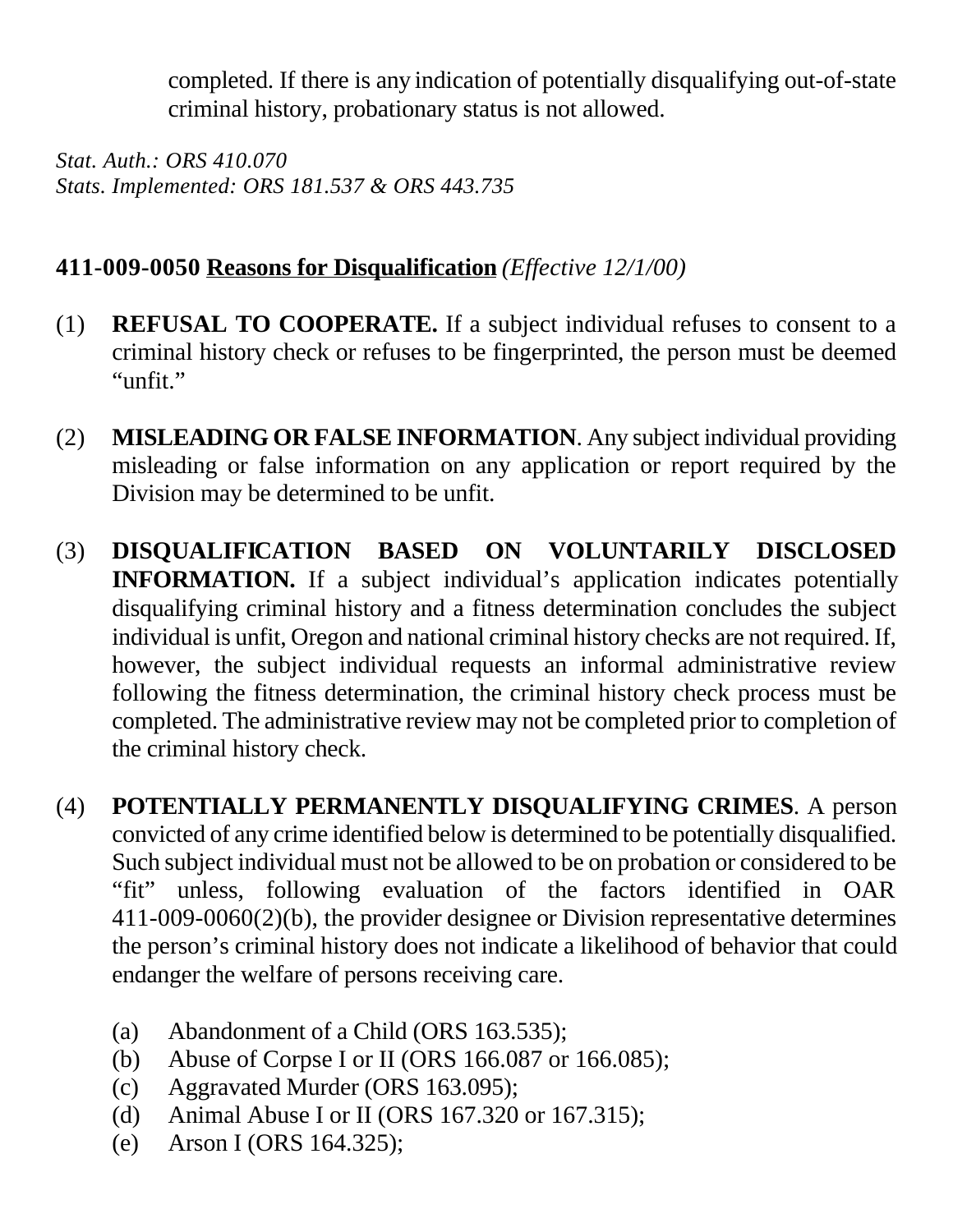- (f) Assault I, II or III (ORS 163.185, 163.175 or 163.165);
- (g) Burglary I (ORS 164.225);
- (h) Child Neglect I or II (ORS 163.547 or 163.545);
- (i) Coercion (ORS 163.275);
- (j) Compelling Prostitution (ORS 167.017);
- (k) Criminal Mistreatment I or II (ORS 163.205 or 163.200);
- (l) Displaying Obscene Materials to Minors (ORS 167.080);
- (m) Disseminating Obscene Material (ORS 167.087);
- (n) Encouraging Child Sexual Abuse I, II or III (ORS 163.684, 163.686 or 163.687);
- (o) Endangering the Welfare of a Minor (ORS 163.575);
- (p) Escape I (ORS 162.165);
- (q) Exhibiting an Obscene Performance to Minors (ORS 167.075);
- (r) Failure to Report Precursor Substance (ORS 475.950);
- (s) Felon in Possession of Firearm (ORS 166.270);
- (t) Firearm Used in Felony (ORS 166.429);
- (u) Furnishing Obscene Materials to Minors (ORS 167.065);
- (v) Incest (ORS 163.525);
- (w) Intimidation I or II (ORS 166.165 or 166.155);
- (x) Kidnaping I (ORS 163.235);
- (y) Manslaughter I or II (ORS 163.118 or 163.125);
- (z) Murder (ORS 163.115);
- (aa) Paying for Viewing Sexual Conduct Involving a Child (ORS 163.680);
- (bb) Possession of Weapons by Inmates of Institutions (ORS 166.275);
- (cc) Possession of Destructive Device (ORS 166.382);
- (dd) Racketeering (ORS 166.720);
- (ee) Rape I or II (ORS 163.375 or 163.365);
- (ff) Robbery I, II or III (ORS 164.415, 164.405 or 164.395);
- (gg) Sadomasochistic Abuse or Sexual Conduct in Live Show (ORS167.062);
- (hh) Sending Obscene Materials to Minors (ORS 167.070);
- (ii) Sexual Penetration I or II (ORS 163.411 or 163.408);
- (jj) Sexual Abuse I, II or III (ORS 163.427, 163.425 or 163.415);
- (kk) Sodomy I or II (ORS 163.405 or 163.395);
- (ll) Stalking (ORS 163.732);
- (mm) Theft by Extortion (ORS 164.075);
- (nn) Unlawful Possession of Machine Guns, Certain Short-Barreled Firearms and Firearms Silencers (ORS 166.272);
- (oo) Unlawful Manufacture of a Destructive Device (ORS 166.384);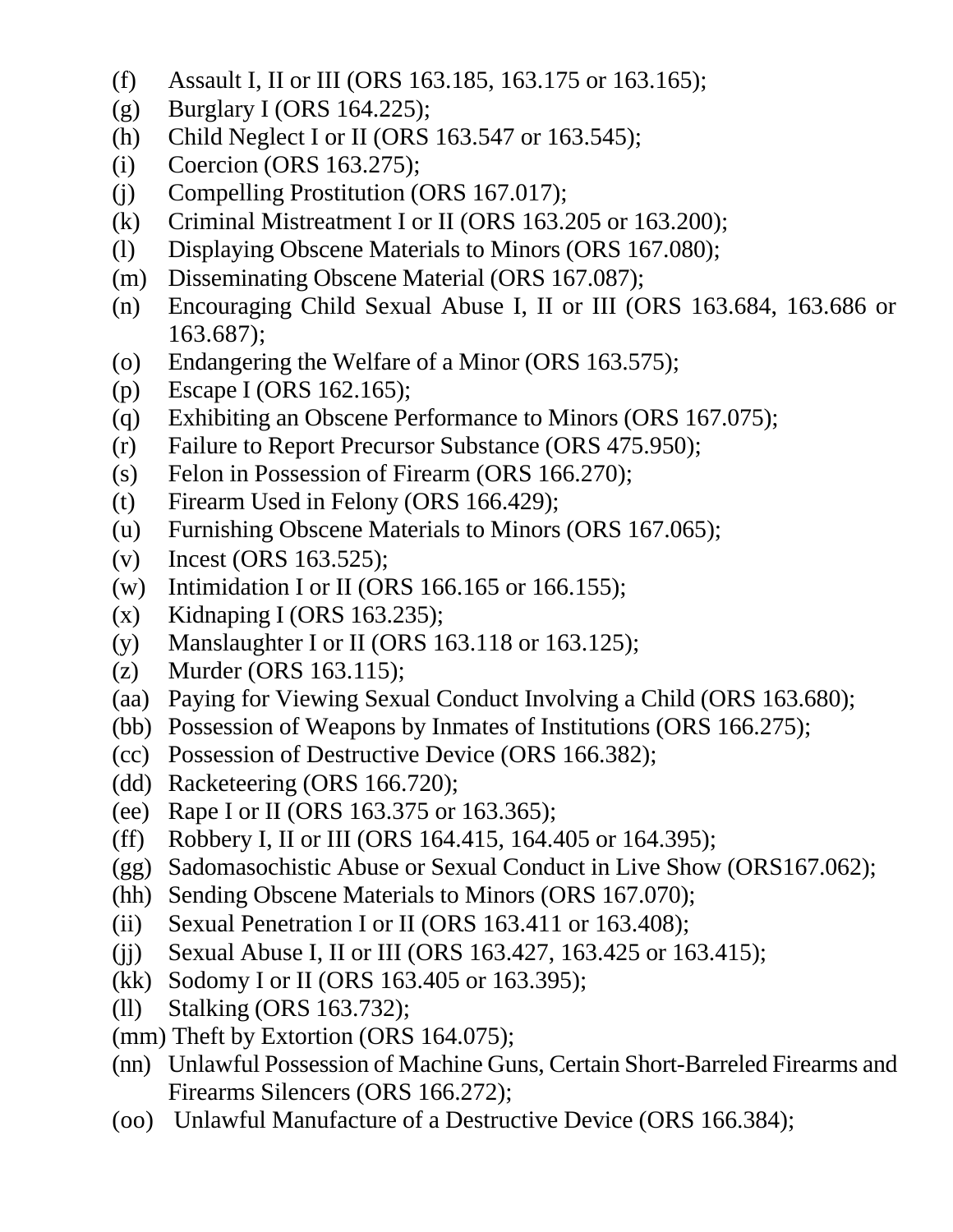- (pp) Using Child in Display of Sexually Explicit Conduct (ORS 163.670);
- (qq) Any conviction for attempt, solicitation or conspiracy to commit crimes listed in this section, including any conviction based on criminal liability for conduct of another pursuant to ORS 161.155;
- (rr) Any crime in any other jurisdiction which is the substantial equivalent of any of the Oregon crimes listed in this section.
- (5) **POTENTIALLY FIVE-YEAR DISQUALIFYING CRIMES.** A person convicted during the previous five years of any crime(s) identified below is determined to be potentially disqualified. Such subject individual must not be allowed to be on probation or considered to be "fit" unless, following evaluation of the factors identified in OAR 411-009-0060(2)(b), the provider designee or Division representative determines the person's criminal history does not indicate a likelihood of behavior that could endanger the welfare of persons receiving care. The five year period is measured from the date of conviction. This list is not intended to include any offenses which under Oregon law are considered "violations" and not "crimes."
	- (a) Adult Using Minor in Commission of Controlled Substance Offense (less than 5 grams marijuana) (ORS 167.262);
	- (b) Aggravated Theft I (ORS 164.057);
	- (c) Arson II (ORS 164.315);
	- (d) Assault IV (ORS 163.160);
	- (e) Bribe Receiving By Witness (ORS 162.275);
	- (f) Bribe Receiving (ORS 162.025);
	- (g) Bribing Witness (ORS 162.265);
	- (h) Burglary II (ORS 164.215);
	- (i) Commercial Drug Offense (ORS 475.996);
	- (j) Contributing to the Sexual Delinquency of a Minor (ORS 163.435);
	- (k) Controlled Substances, Prohibited Acts Generally (ORS 475.992);
	- (l) Criminal Impersonation of a Police Officer (ORS 162.367);
	- (m) Criminal Impersonation (ORS 162.365);
	- (n) Criminal Driving While Suspended or Revoked or in Violation of a Permit (ORS 811.182);
	- (o) Criminal Possession of a Forged Instrument I (ORS 165.022);
	- (p) Criminal Possession of a Forgery Device (ORS 165.032);
	- (q) Criminal Trespass in Possession of a Firearm (ORS 164.265);
	- (r) Criminally Negligent Homicide (ORS 163.145);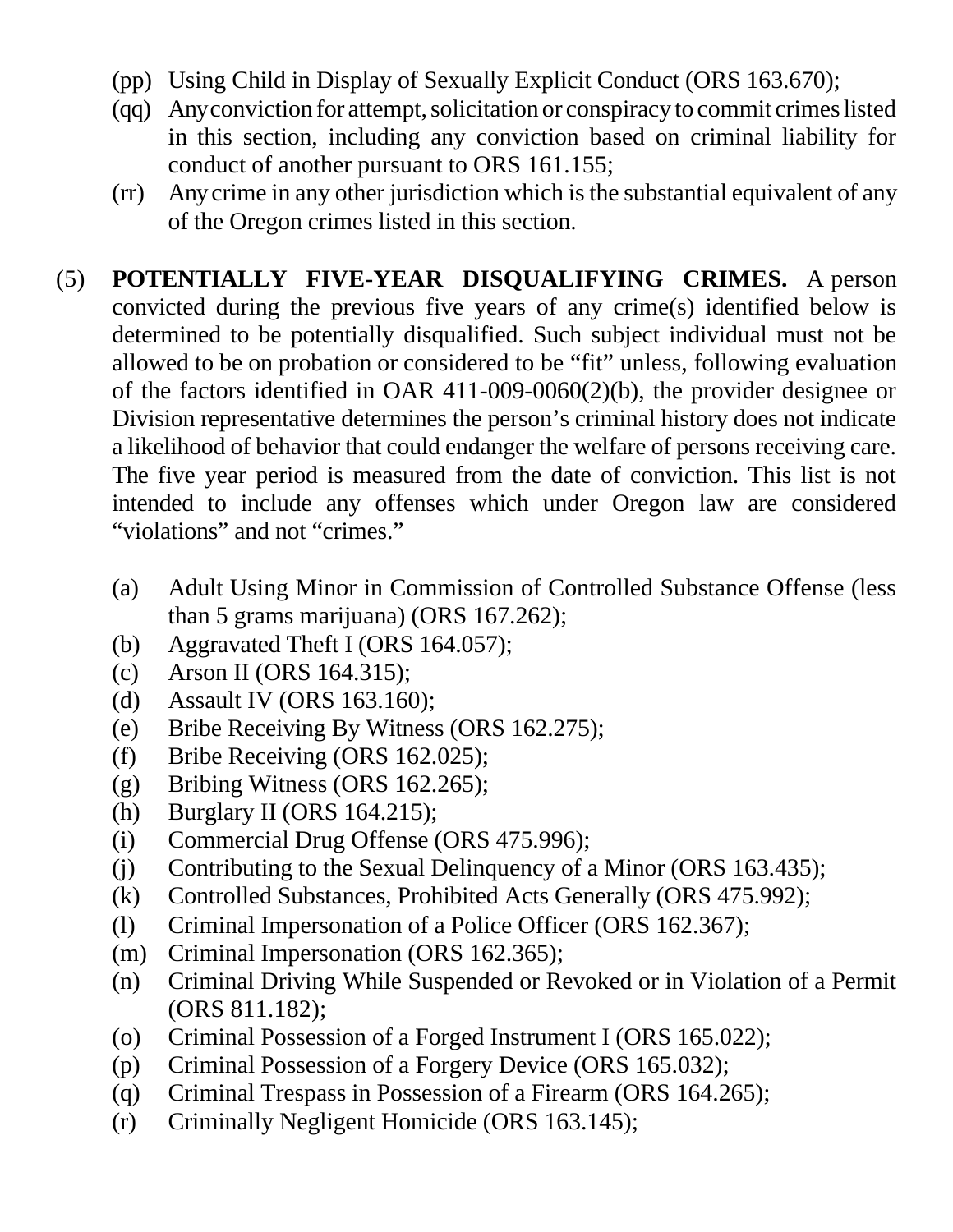- (s) Distribution to Minors (ORS 475.995);
- (t) Driving Under the Influence of Intoxicants (ORS 813.010);
- (u) Escape II (ORS 162.155);
- (v) Failure to Report Missing Precursor Substances (ORS 475.955);
- (w) Fleeing or Attempting to Elude Police (ORS 811.540);
- (x) Forgery I or II (ORS 165.013, 165.007);
- (y) Fraudulent Use of a Credit Card (over \$750) (ORS 165.055);
- (z) Fraudulently Obtaining a Signature (ORS 165.042);
- (aa) Frequenting a Place Where Controlled Substances are Used (ORS167.222);
- (bb) Harassment (ORS 166.065);
- (cc) Hindering Prosecution (ORS 162.325);
- (dd) Illegally Selling Drug Equipment (ORS 475.960);
- (ee) Kidnapping II (ORS 163.225);
- (ff) Manufacture or Delivery Within 1000 Feet of a School (ORS 475.999);
- (gg) Menacing (ORS 163.190);
- (hh) Obstructing Governmental or Judicial Administration (ORS 162.235);
- (ii) Official Misconduct in the First Degree (ORS 162.415);
- (ii) Perjury (ORS 162.065);
- (kk) Possession of Burglary Tools (ORS 164.235);
- (ll) Possession of Materials Depicting Sexually Explicit Conduct of a Child, I or II (ORS 163.688 or 163.689);

(mm)Prohibited Acts for Registrants, Controlled Substances (ORS 475.993);

- (nn) Prohibited Acts Involving Records and Fraud; (ORS475.994);
- (oo) Promoting Prostitution (ORS 167.012);
- (pp) Providing Liquor to a Person Under 21 or to Intoxicated Person (ORS 471.410);
- (qq) Public Indecency (ORS 163.465);
- (rr) Rape III (ORS 163.355);
- (ss) Reckless Driving (ORS 811.140);
- (tt) Recklessly Endangering Another (ORS 163.195);
- (uu) Resisting Arrest (ORS 162.315);
- (vv) Sale or Gift of Explosives to Children (ORS 166.480);
- (ww) Sexual Misconduct (ORS 163.445);
- (xx) Sodomy III (ORS 163.385);
- (yy) Tampering with a Witness (ORS 162.285);
- (zz) Tampering with Drug Records (ORS 167.212);
- (aaa) Tampering with Public Records (ORS 162.305);
- (bbb)Theft by Receiving (ORS 164.095);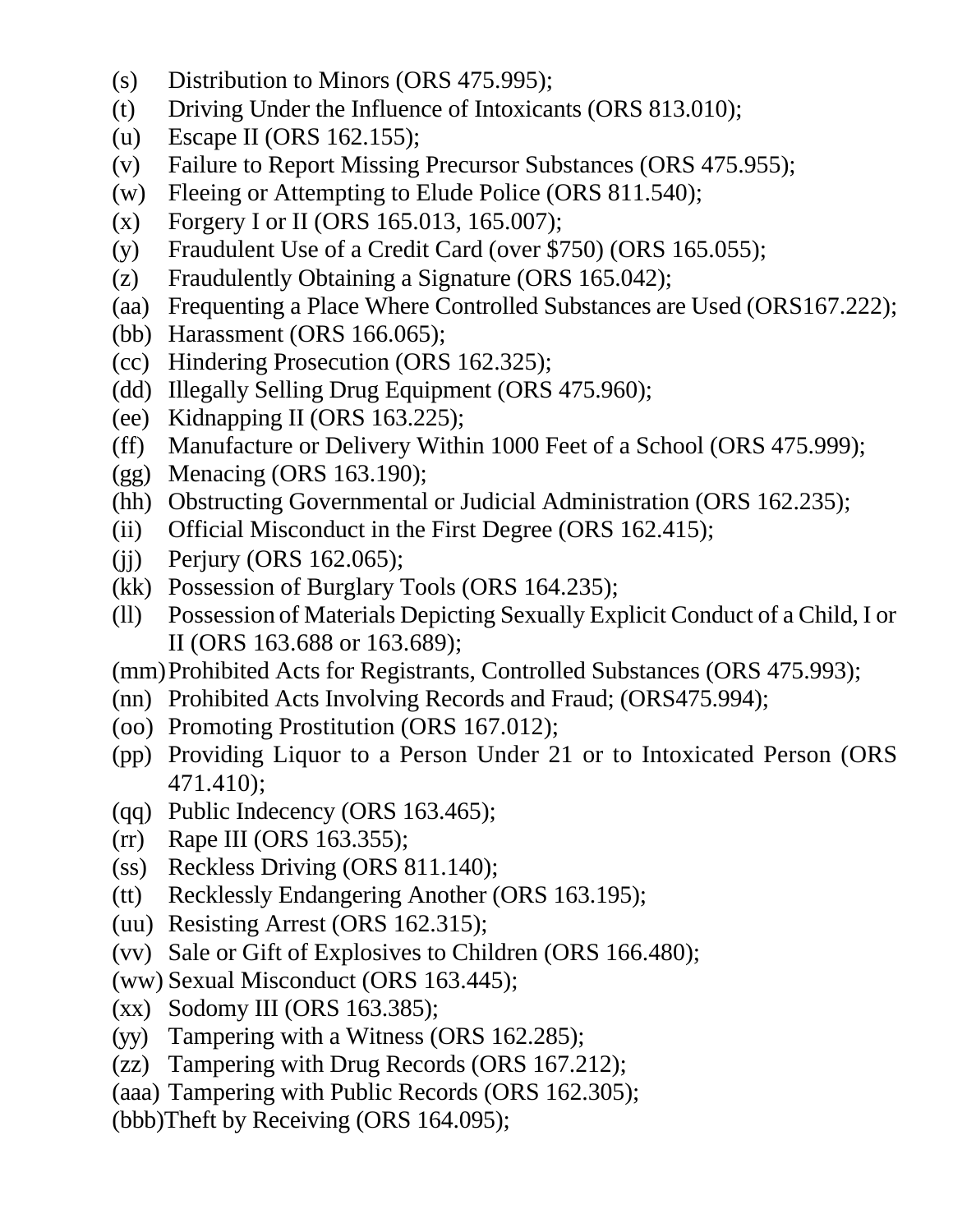- (ccc) Theft by Deception (ORS 164.085);
- (ddd) Theft I, II or III (ORS 164.055, 164.045 or 164.043);
- (eee) Unlawful Factoring of a Credit Card Transaction (ORS 165.074);
- (fff) Unlawful Paramilitary Activity (ORS 166.660);
- (ggg) Unlawful Use of a Weapon (ORS 166.220);
- (hhh) A combination of any three convictions not listed in these rules which were committed on three different dates;
- (iii) Any conviction for attempt, solicitation or conspiracy to commit crimes listed in this section, including any conviction based on criminal liability for conduct of another pursuant to ORS 161.155;
- (jjj) Any crime outside Oregon which is the substantial equivalent of any of the Oregon crimes listed in this section.
- (6) **CHARGES PENDING OR DISPOSITION UNKNOWN.** A subject individual charged or arrested for any crime listed in section (4) or (5) of this rule during the previous five years may be on probation while charges are pending or disposition is unknown only when allowed pursuant to OAR 411-009-0040(1)(b).

*Stat. Auth.: ORS 410.070 Stats. Implemented: ORS 181.537*

## **411-009-0060 Fitness Determination** *(Effective 12/1/00)*

- (1) **DEEMED "FIT"** (No disqualifying criminal history). A subject individual who has completed and submitted the Criminal History Release Authorization form (SDS 303), who has been determined to have no potentially disqualifying history and who provided complete and accurate information on the Criminal History Release Authorization form (SDS 303), and if applicable, the Mitigating Information form (303B), is fit.
- (2) **POTENTIALLY DISQUALIFYING INFORMATION**. A subject individual who is determined "unfit" because of potentially disqualifying criminal history as identified in OAR 411-009-0050 or because he/she provided misleading or false information must have an opportunity for a fitness determination.
	- (a) Opportunity to Submit Mitigating Information.
		- (A) If an APD or ADR determines that a subject individual has potentially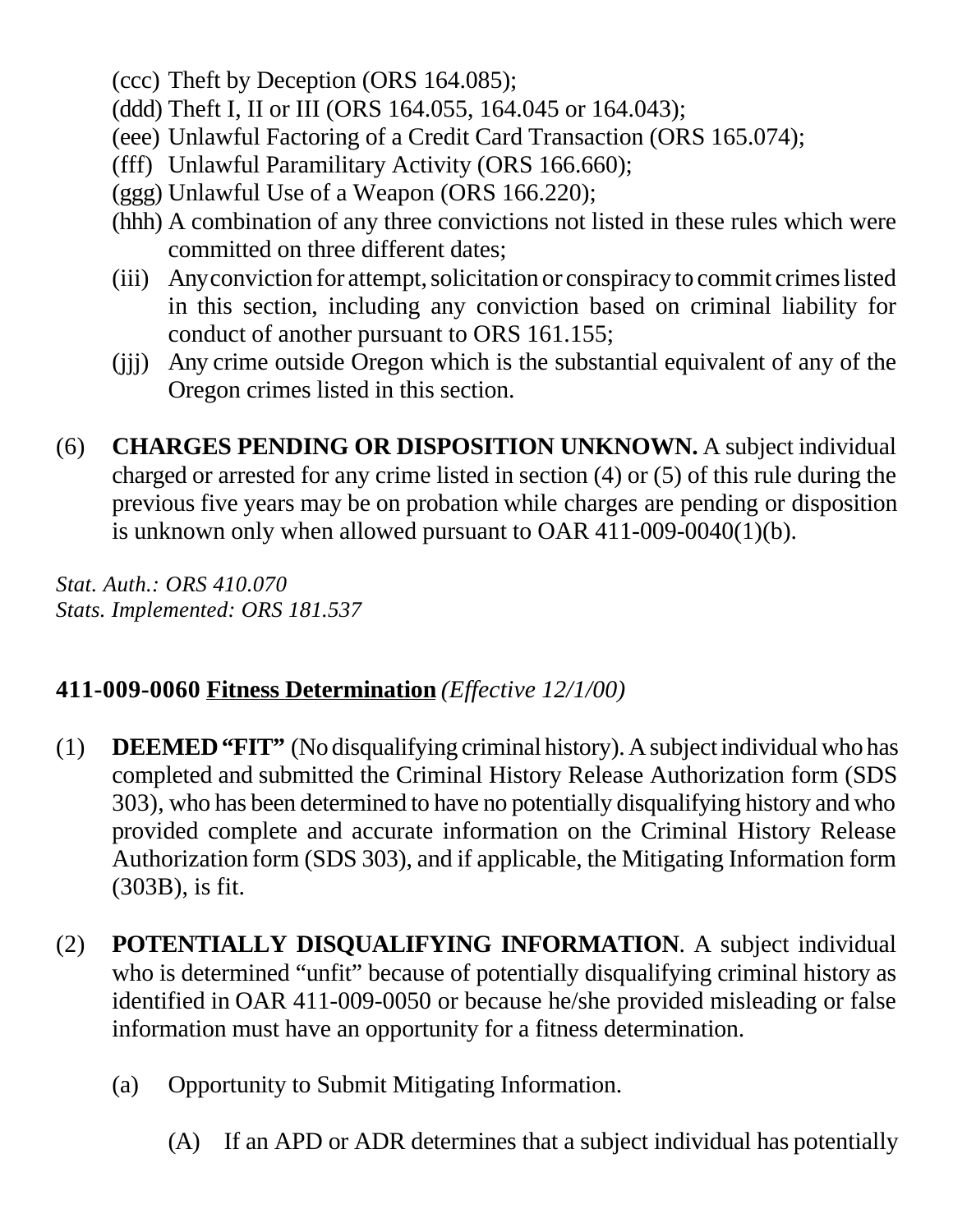disqualifying criminal history, the the APD or ADR must provide a Mitigating Information form (SDS 303B) to the subject individual.

- (B) If an APD or ADR determines that a subject individual provided misleading or false information that could lead to a finding of "unfit," the individual must be allowed the opportunity to explain on a SDS 303B or other form why misleading or false information was provided.
- (C) A Mitigating Information form may be provided to the subject individual at the time the Criminal History Release Authorization form (SDS 303) is completed , but no later than seven days after it is determined that a mitigating information form is required.
- (b) Subject Individual Submits Mitigating Information. The subject individual must return the completed Mitigating Information form (SDS 303B) to the authorized provider designee within seven days after receipt. All of the following factors, as applicable, must be considered in determining if subject individual is "fit" or "unfit":
	- (A) The nature of crime(s) and number of offenses, including the facts that support the conviction(s).
	- (B) Supplemental information (see definition).
	- (C) The facts that indicate the provision of misleading or false information. In evaluating the provision of misleading or false information, consideration may be given to whether the subject individual was genuinely confused, there was subsequent full disclosure, there was an intent to deceive, there was a lapse of memory, etc.
	- (D) The relevancy, if any, of the crime(s), arrest(s), or false statement(s) to the specific requirements of the subject individual's present or proposed position.
	- (E) Circumstances surrounding the commission of the crime and the individual's history which would demonstrate the probability of repetition.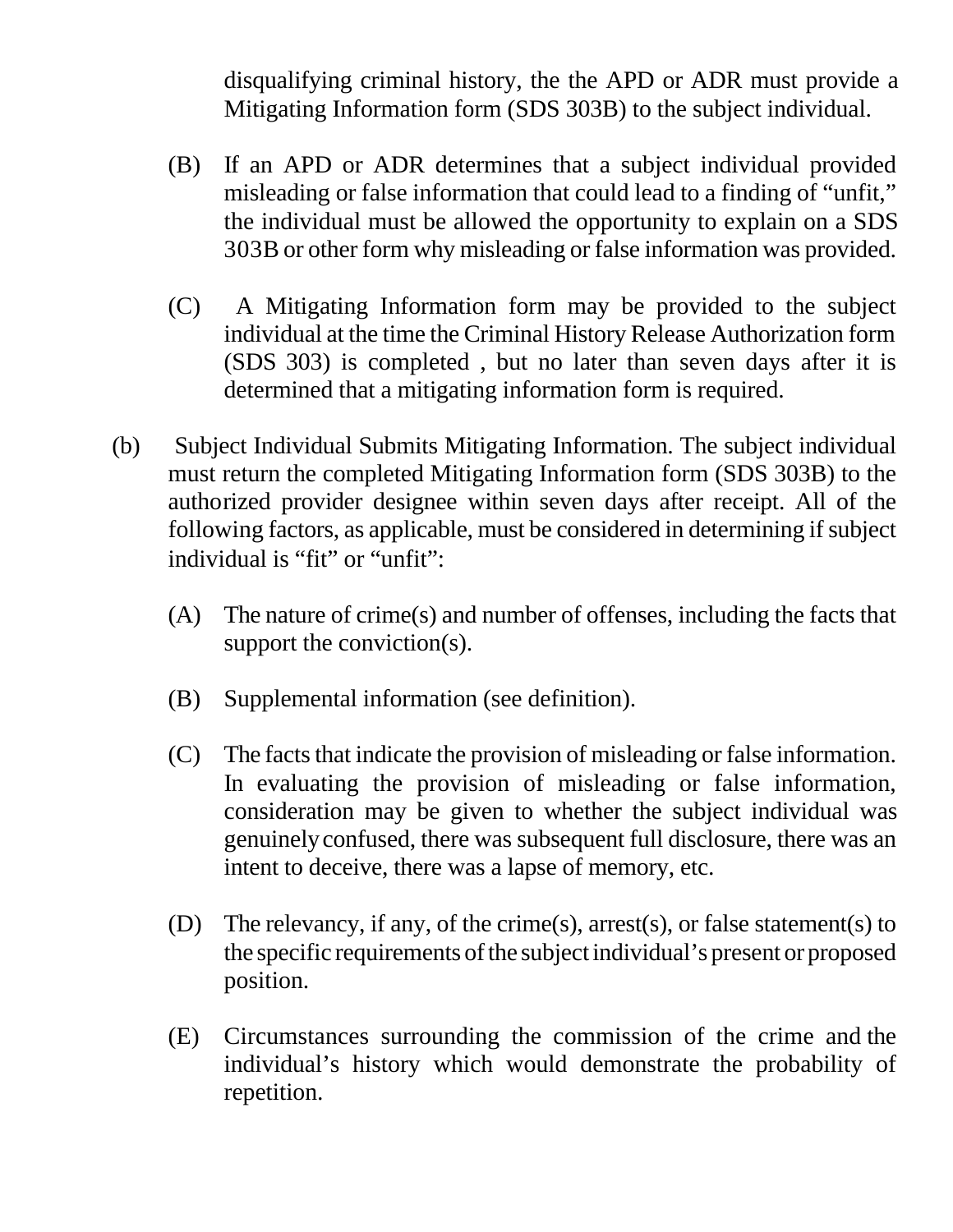- (F) The passage of time and the individual's conduct since commission of the crime(s) that indicates rehabilitation or lack of rehabilitation, e.g. employment history, participation in therapy or education.
- (G) The age of the individual at the time the crime was committed.
- (H) History of abuse, domestic violence and neglect complaints, if any.
- (I) If applicable, relationship to the client which demonstrates a positive and caring attitude toward the client.
- (c) Processing Mitigating Information.
	- (A) National Criminal History. If the subject individual's national criminal history check process reveals potentially disqualifying information, the Division will request a Mitigating Information form (SDS 303B) unless complete mitigating information has already been submitted. When requested by the Division, the APD or ADR must mail or fax the completed SDS 303B to the Division within seven days .
	- (B) Decision Maker.
		- (i) The Division's Provider and Consumer Services Unit makes the fitness determination if the subject individual has a potentially disqualifying national criminal history or if the subject individual provided misleading or false information about outof-state history.
		- (ii) The ADR makes the fitness determination if the subject individual is a client-employed provider or in an adult foster home or a relative foster home .
		- (iii) In all other cases, the authorized provider designee (APD) makes the fitness determination. The factors listed in subsection (2)(b) of this rule must be used to evaluate fitness.
	- (C) Fitness Determination. Within 10 days of receipt of all required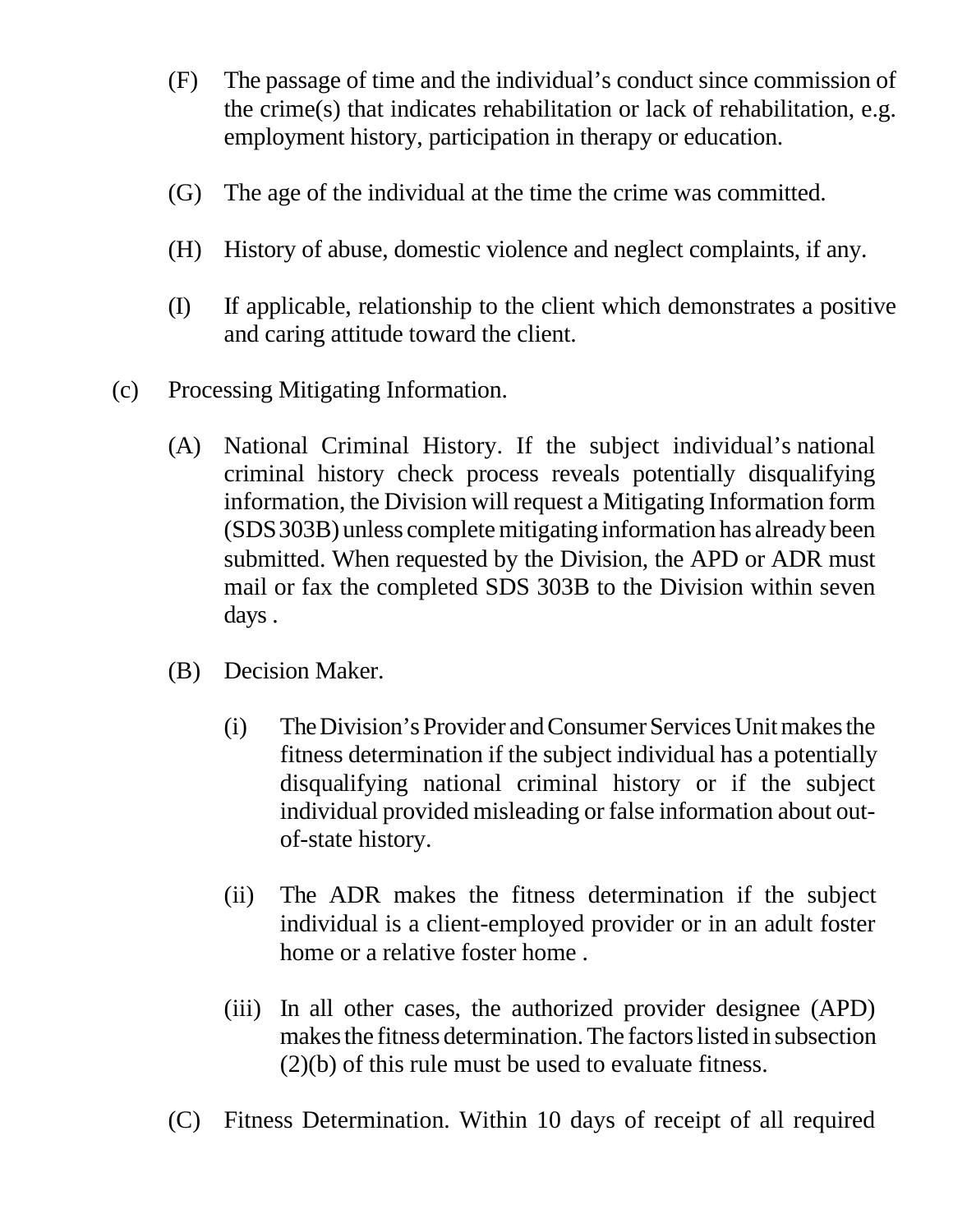LEDS and national criminal history check results, and the completed SDS 303B, the authorized provider designee, authorized Division representative or Division must:

- (i) Evaluate the criminal history and the factors identified in subsection (2)(b) of this rule; and
- (ii) Evaluate misleading or false information provided by the subject individual, if any, and
- (iii) Determine whether the subject individual is fit or unfit and complete Fitness Determination on the SDS 303B.
- (d) Rejection of Subject Individuals. OAR Chapter 411, Division 009, does not preclude an employer from eliminating a subject individual from consideration prior to initiating a criminal history check nor does it require an employer to hire a subject individual who is determined to be fit.
- (3) **JUVENILE RECORD**. A subject individual may not be found unfit because of the existence or contents of a juvenile record that has been expunged pursuant to ORS 419A.260 through 419A.262.
- (4) **NOTICE TO SUBJECT INDIVIDUAL**. The entity making the fitness determination must complete the Fitness Determination box on the Mitigating Information form (SDS 303B), sign and date the form .
	- (a) Decision Based on LEDS Check. The APD or ADR shall mail or deliver in person the original or a copy (both sides of form) to the subject individual within five days of the determination.
	- (b) Decision Based on National Check. When the fitness determination is made by the Division based on national criminal history, the Division mails the SDS 303B to the APD or ADR. The APD or ADR must mail or deliver in person the SDS 303B to the subject individual within five days of receipt.
- (5) **DOCUMENTATION.** The facility, agency or organization must document the fitness determination, including the factors considered during the fitness determination, and who participated in the fitness determination.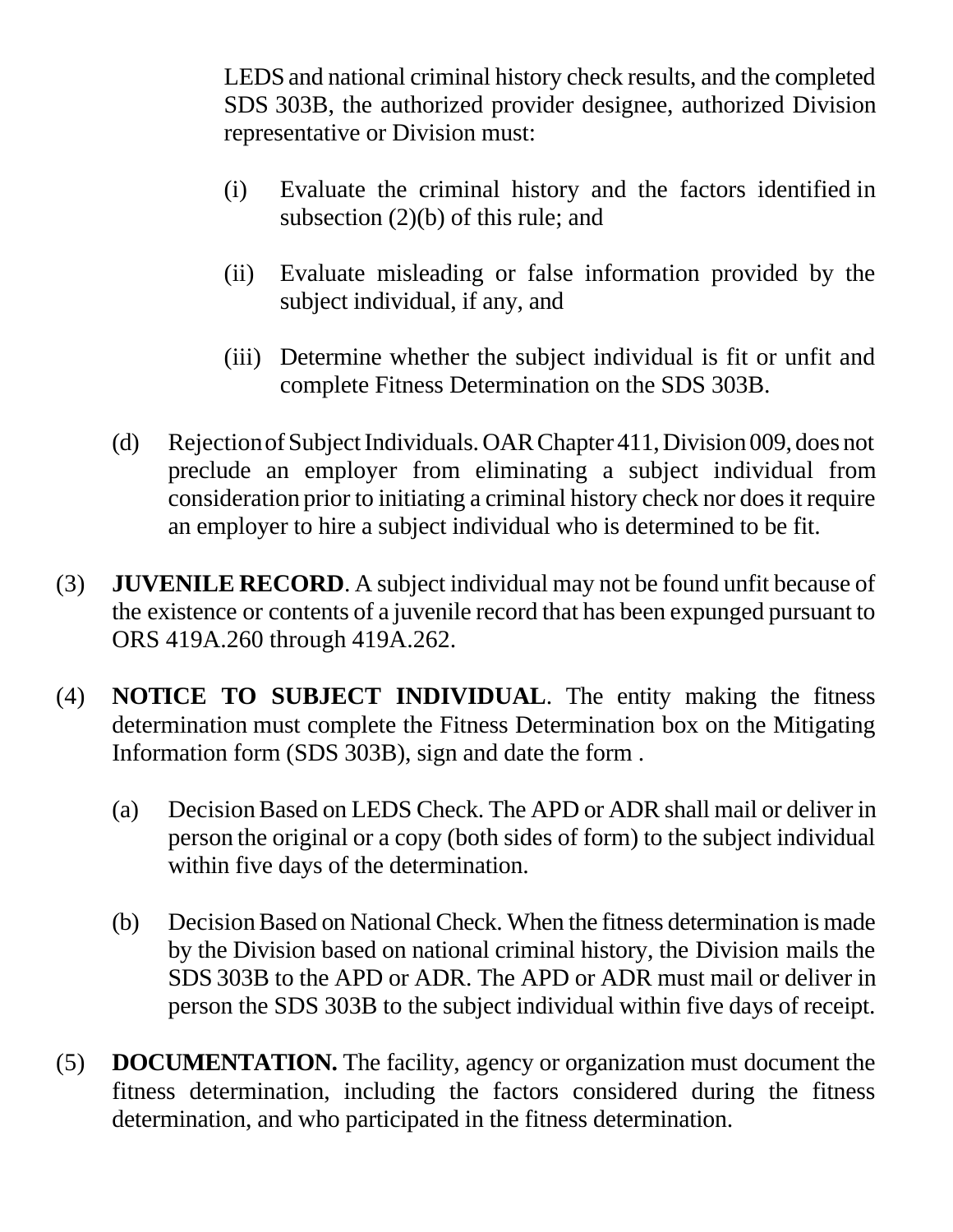*Stat. Auth.: ORS 410.070 Stats. Implemented: ORS 181.537 & ORS 443.735*

## **411-009-0070 Appeal, Review, Hearing Process** *(Effective 12/1/00)*

- (1) **HISTORY DISPUTED**. If a subject individual wishes to challenge the accuracy or completeness of information provided by the Oregon State Police, the Federal Bureau of Investigation or other agencies reporting information to the Division, he/she must make his/her appeal to the entity providing the information. Such challenges are not subject to the appeal process described in this rule.
- (2) **APPEAL OF FITNESS DETERMINATION**. If a subject individual wishes to dispute an adverse fitness determination, the subject individual may appeal the determination by requesting an informal administrative review and a contested case hearing . The subject individual is notified of the opportunity for appeal on the Mitigating Information form (SDS 303B).
	- (a) Hearing Request. In order to request a contested case hearing the subject individual or their legal representative must complete and sign the Division's Administrative Hearing Request form (AFS 443).
	- (b) Deadline for Appeal.
		- (A) The completed and signed AFS 443 form must be received by the Division not later than 45 days after the SDS 303B notice is first delivered or mailed to the subject individual.
		- (B) If the subject individual successfully contests the accuracy or completeness of information provided by the Oregon State Police, the Federal Bureau of Investigation or other agencies reporting information to the Division, the Division will extend the deadline to appeal the fitness decision, or will ensure that a new fitness decision is completed.
	- (c) Extension of Deadline. The Division may extend the time to request a hearing if the Division determines the delay was caused by factors beyond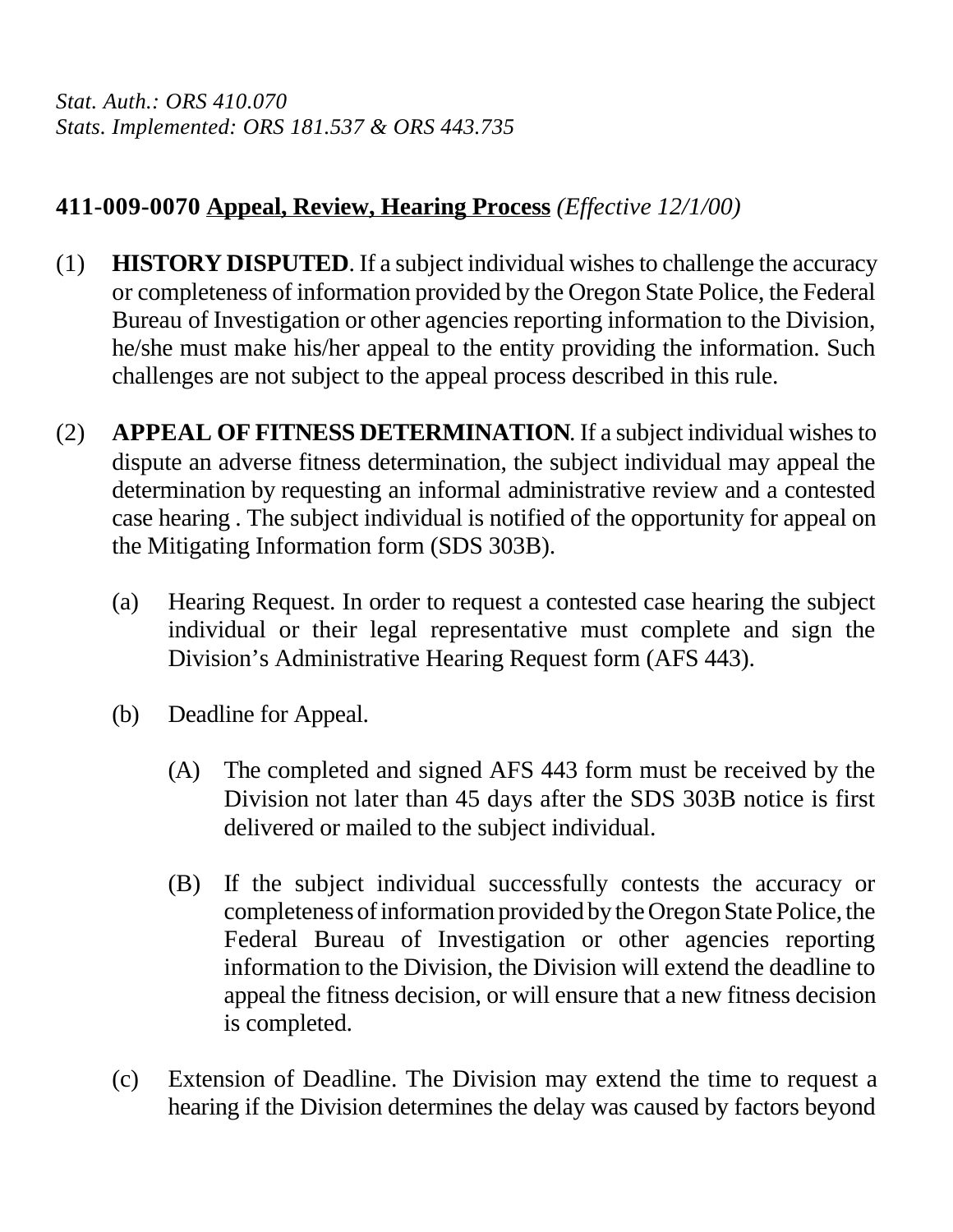the reasonable control of the subject individual.

(3) **INFORMAL ADMINISTRATIVE REVIEW**. When an adverse fitness determination is made, and the subject individual appeals the decision, the Division may conduct an informal administrative review with the authorized provider designee or authorized Division representative, as appropriate, and the subject individual. Upon completion of the Division's informal review, the subject individual must be advised in writing of the finding.

## (4) **HEARING.**

- (a) Format. The hearing must be conducted in accordance with ORS 183.413 through 183.470 and OAR 137-003-0501 through 0700.
- (b) Agency Representation. Division employees are authorized to appear on behalf of Senior and Disabled Services Division for criminal history check hearings.
- (c) Exhibits. The hearing officer must be provided a complete copy of the criminal history check information.
	- (A) In the case of federal criminal history and criminal history from jurisdictions outside Oregon, the subject individual must obtain copies of the FBI criminal history report, or a copy of the state criminal history report from each state in which there was criminal or arrest history recorded. The subject individual must provide copies of such documentation to the hearings officer at least seven days prior to the scheduled hearing;
	- (B) In the case of Oregon criminal history, the Division must provide a copy of the LEDS print-out to the hearings officer; and
	- (C) Information obtained from an Oregon criminal history check is prima facie evidence if certified by the Division representative as a true copy.
- (d) Witnesses. The authorized provider designee or authorized Division representative who completed the fitness determination must participate in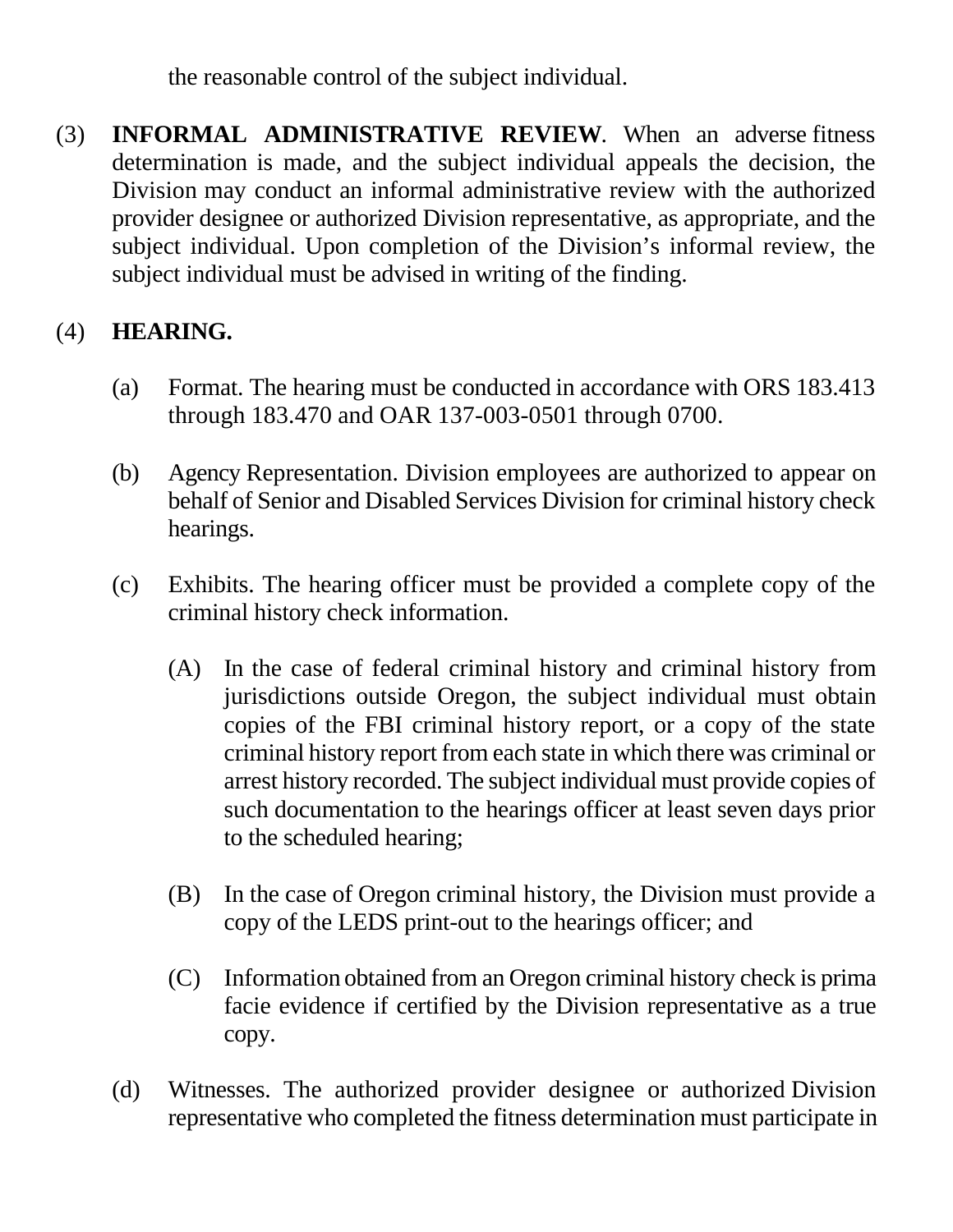the hearing.

- (e) Party Status. Persons with an interest in the outcome of the hearing may request party status in accordance with ORS 183.310.
- (f) Proposed and Final Orders. In criminal history check contested cases, the hearing officer will prepare and serve a proposed order in accordance with OAR 137-003-0645. Written exceptions and arguments to a proposed order must be submitted to the Division Administrator not later than 30 days from the date of service of the proposed order. The Division will issue a final order.

*Stat. Auth.: ORS 410.070 Stats. Implemented: ORS 181.537 & ORS 183.310*

### **411-009-0080 Criminal History Check Registry** *(Effective 12/1/00)*

- (1) **CONTENTS OF REGISTRY**. The Division must maintain a Criminal History Check Registry for national criminal history checks which includes at a minimum:
	- (a) Name of subject individual checked;
	- (b) Social Security Number of subject individual if submitted;
	- (c) The name of the facility or agency initiating the check;
	- (d) The date(s) of each national history check; and
	- (e) The outcome of the check (fit or unfit).
- (2) **PROCESS**. When a national criminal history check is required, the authorized provider designee and Division may use the Criminal History Check Registry to determine if a national check has recently been completed. Information in the registry may be relied upon if the date the national check was completed was in the previous three years and the subject individual did not have an out-of-state residence during the three years.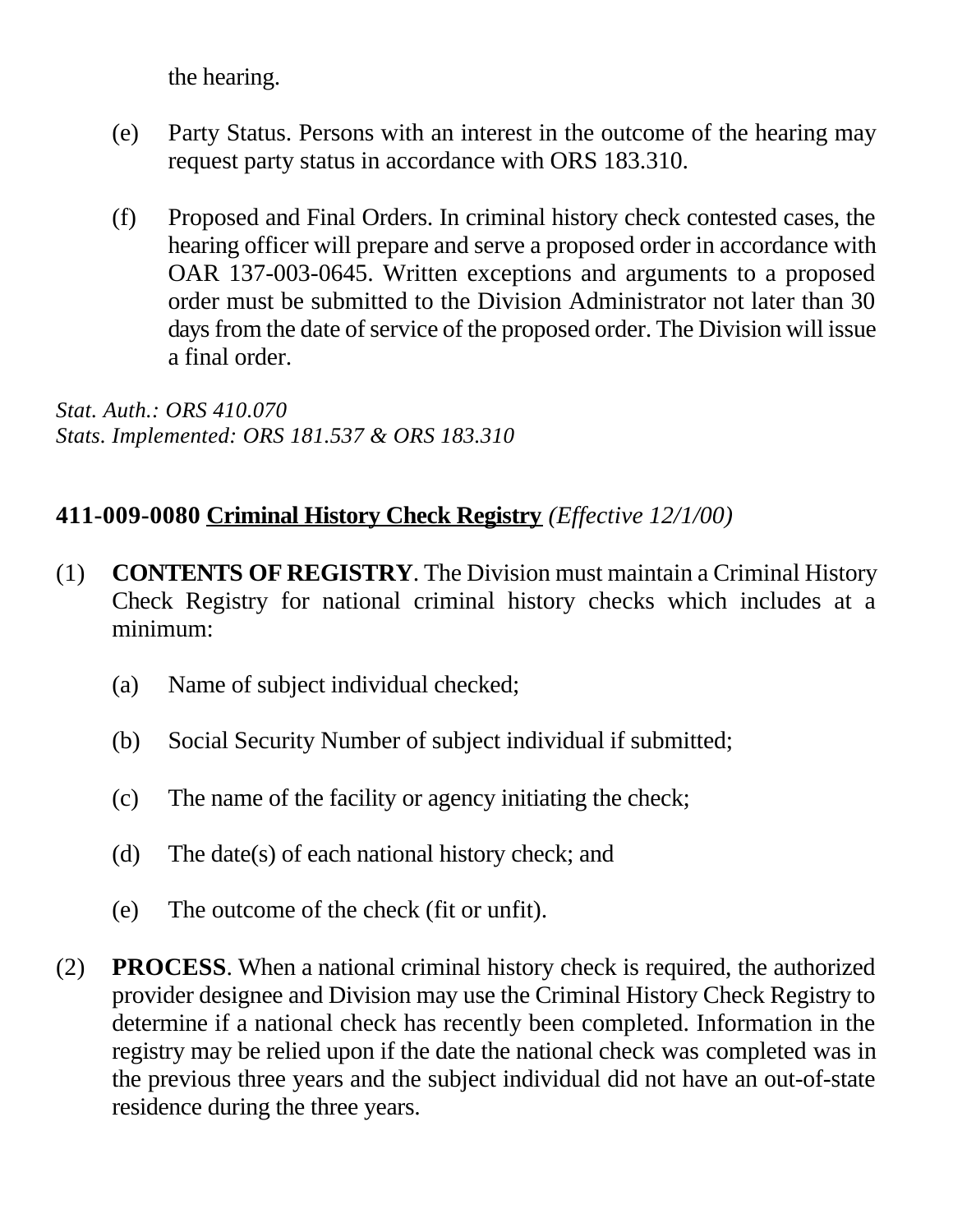(3) **NATIONAL CHECKS CONDUCTED BY OTHER DIVISIONS**. The Division may rely upon information obtained through a national criminal history check conducted by another Division of the Oregon Department of Human Services .

*Stat. Auth.: ORS 410.070 Stats. Implemented: ORS 181.537*

## **411-009-0090 Retention of Criminal History and Supplemental Information** *(Effective 12/1/00)*

- (1) **SDSD FORMS**. The employer must keep copies of the Criminal History Release Authorization form (SDS 303) and the Mitigating Information form (SDS 303B) for a minimum of one year if the subject individual is not employed. In the case of an employee or volunteer, copies must be kept for a minimum of two years after the employee or volunteer leaves employment or volunteer status.
- (2) **LEDS REPORTS**. Copies of LEDS records must be destroyed within 30 days of the fitness determination; or if the fitness determination is appealed, within 30 days of the completion of the appeal. LEDS reports must be kept in a locked file until shredded or burned. Fingerprint cards held by the Division must be destroyed upon completion of the national criminal history check.

*Stat. Auth.: ORS 410.070 Stats. Implemented: ORS 181.537 & ORS 181.730*

## **411-009-0100 Alternate Qualified Vendor** *(Effective 12/1/00)*

The criminal history check required pursuant to these rules may be conducted by an alternate qualified vendor (supplier) of criminal history information if the vendor is certified by the Department of Human Services or the Division to provide such information pursuant to ORS 181.537.

(1) **ACCESS TO INFORMATION**. In order to be approved by the Division, the vendor must demonstrate to the satisfaction of the Division that it has access to